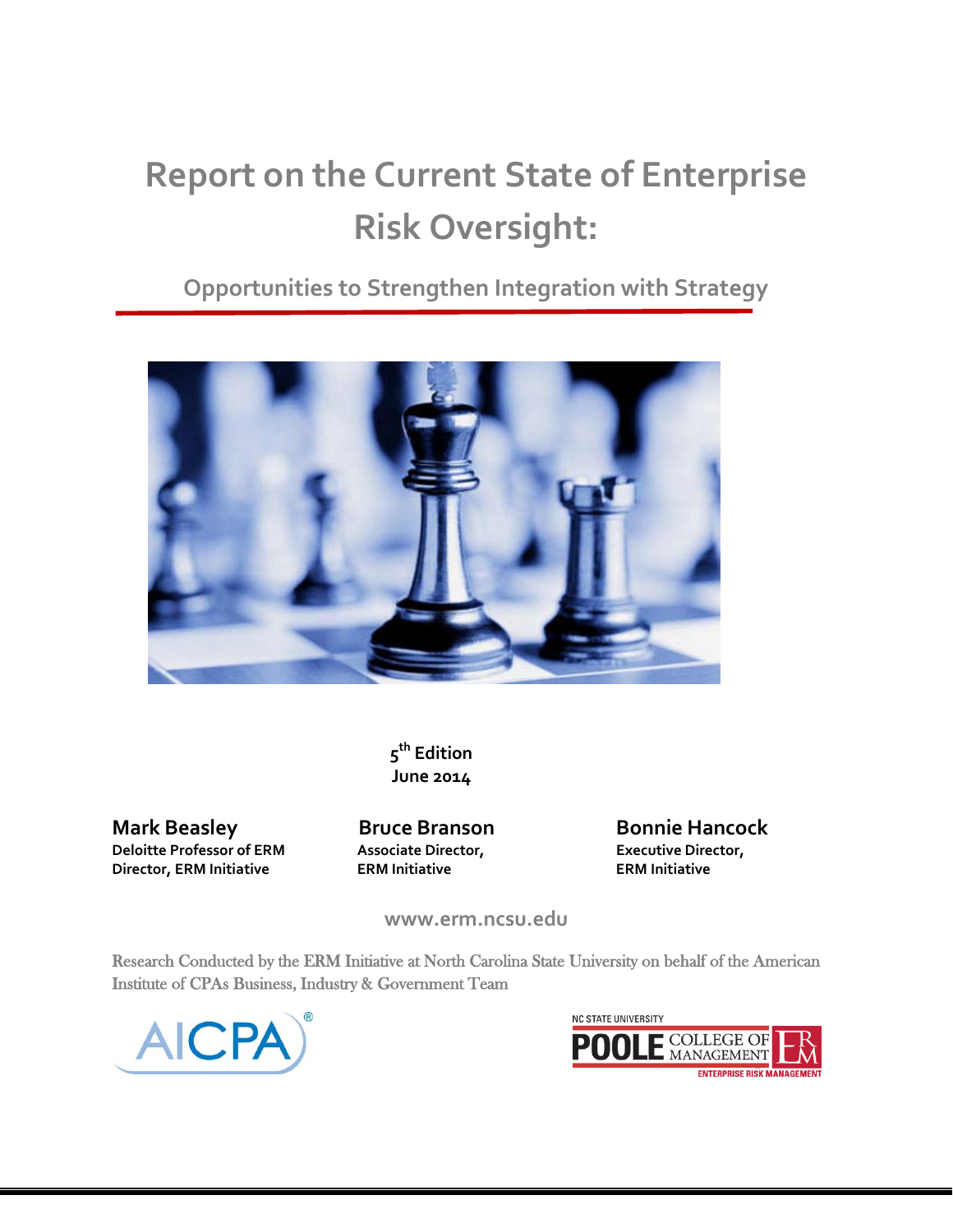# **Overview of Study**

The complexity of the global business environment and the speed of change create uncertainties that businesses must navigate continually to not only survive, but grow. In the pursuit of value, executives know that they must take risks in a highly competitive global arena. The question is: What types of processes do organizations have in place to ensure that the board of directors and management understand and manage the risks they are taking?

To obtain a better understanding of the current state of enterprise risk oversight among entities of all types and sizes, we conducted this study in conjunction with the American Institute of Certified Public Accountants' (AICPA) Business, Industry, and Government Team. This is the fifth year that we have conducted similar research in partnership with the AICPA. Data was collected during the fall of 2013 through an online survey instrument electronically sent to members of the AICPA's Business and Industry group who serve in chief financial officer or equivalent senior executive positions. In total, we received 446 responses to our survey. This report summarizes our findings and provides a resource for benchmarking an organization's approach to risk oversight against current trends.

This year we observe that the maturity of enterprise-wide risk oversight processes appears to have leveled off with large organizations, public companies, and financial services organizations significantly more mature than other organizations in their enterprise-risk oversight processes. Most notably, organizations appear to be struggling to integrate their risk oversight and strategic planning processes. Significant opportunities remain for organizations to strengthen underlying processes for identifying and assessing key risks facing the entity especially as it relates to integrating risk oversight efforts with strategic planning activities.

The following Executive Summary highlights some of the key findings from this research. The remainder of the report provides more detailed information about other key findings and related implications for risk oversight.

### **Mark Beasley Bruce Branson Bonnie Hancock** *Deloitte Professor of ERM Associate Director Executive Director*

*ERM Initiative ERM Initiative ERM Initiative*

*The ERM Initiative in the Poole College of Management at North Carolina State University provides thought leadership on enterprise risk management (ERM) and its integration with strategic planning and corporate governance, with a focus on helping boards of directors and senior executives gain strategic advantage by strengthening their oversight of all types of risks affecting the enterprise. www.erm.ncsu.edu.*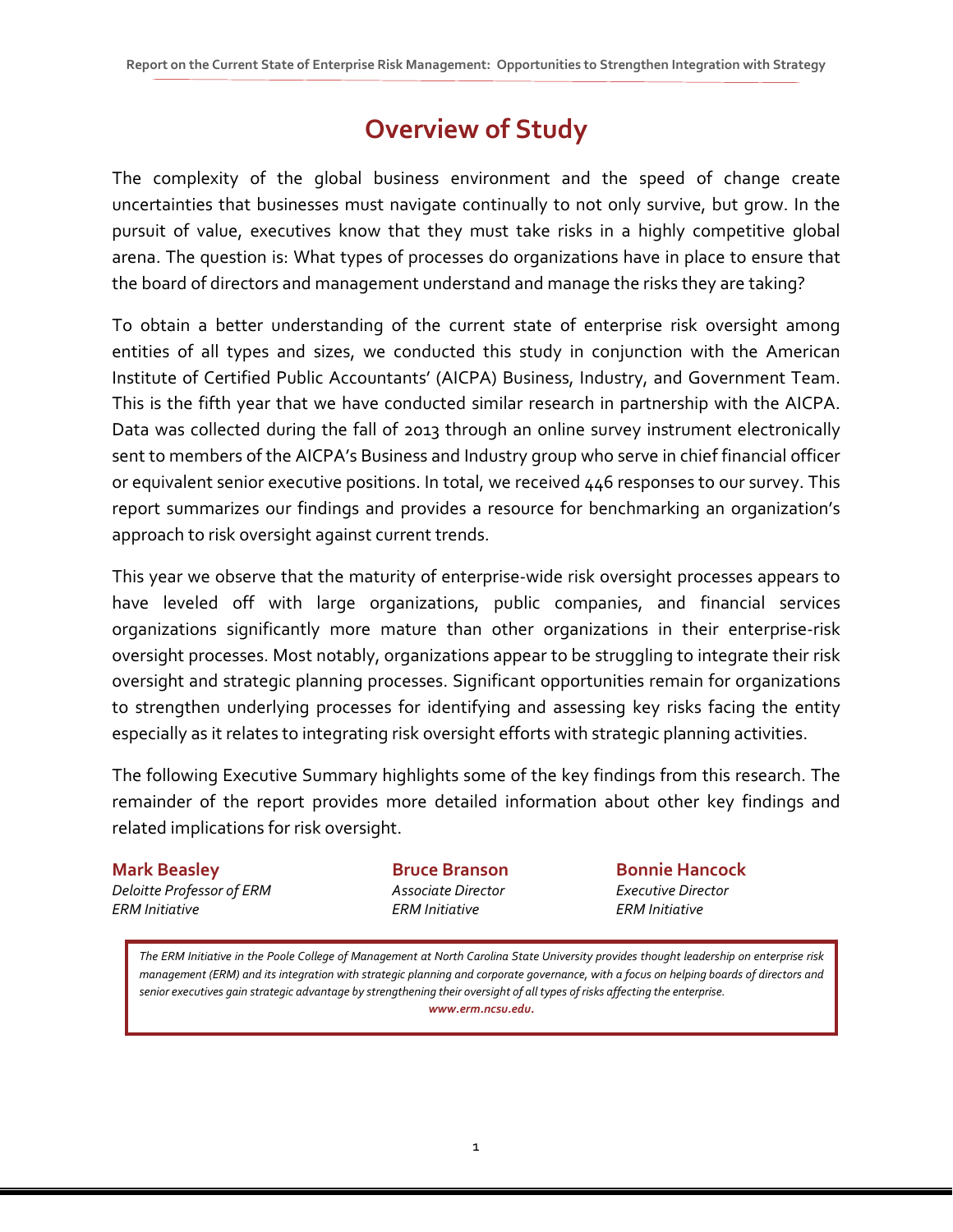# **Key Findings**

#### **Nature and Extent of Risks Organizations Face**

- Organizations continue to face an increasing volume and complexity of risks, and they report having been caught off-guard by operational surprises on a regular basis:
	- $\triangleright$  About 57% of respondents believe that the volume and complexity of risks have changed "extensively" or "mostly" in the last five years. This holds true for organizations of all sizes and types.
	- $\triangleright$  Almost two-thirds (62.8%) admit they were caught off guard by an operational surprise "somewhat" to "extensively" in the last five years. This was even higher for large organizations and public companies.

### **Adoption of an Enterprise-Wide Approach to Risk Oversight**

- While the percentage of organizations that claim to have a "complete formal enterpriserisk management process in place" has increased since the first year of our study (2009), the increase in 2013 over 2012 was only slight, suggesting that notable strides in risk oversight maturity did not occur over the prior year.
	- $\triangleright$  In 2009, we found that only 8.8% of organizations we surveyed claimed to have complete ERM processes in place; by 2013, 24.6% made that claim. The fact that only a quarter of organizations surveyed have complete ERM processes in place suggests that there continues to be significant room for risk oversight improvement across most entities.
	- $\triangleright$  Not surprising, the largest organizations and public companies are much further along, with 55.8% and 52.0% of those organizations, respectively, claiming to have complete ERM processes in place. In contrast, just 13.0% of not-for-profit organizations made that claim.
- Despite that, almost half of all organizations in the survey have no ERM processes in place, which is surprising given that nearly 60% of organizations describe their risk culture as "strongly risk averse" or "risk averse" and over two-thirds of organizations surveyed have faced significant operational surprises.

#### **Pressure for Improved Enterprise-Wide Risk Oversight**

- For a majority (60.8%) of the organizations, the board of directors is asking "somewhat," "mostly," or "extensively" for increased senior executive involvement in risk oversight. Board expectations for greater senior executive involvement are much greater for the largest organizations (86.9%), public companies (78.1%), and financial services entities  $(72.6\%)$ .
- More than half (57.8%) of organizations experience "somewhat" to "extensive" pressure from external parties to provide more information about risks.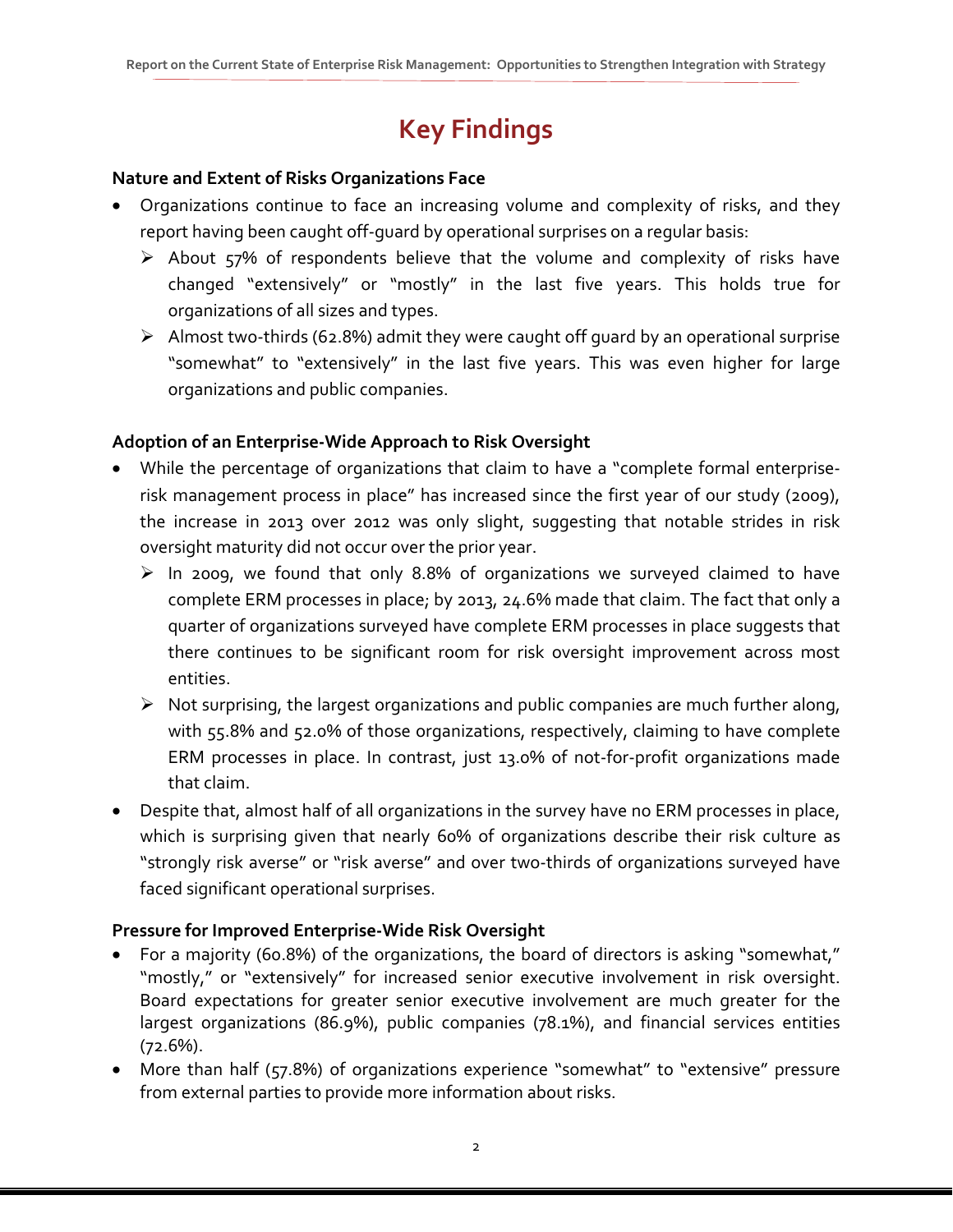- $\triangleright$  Financial services organizations are especially experiencing these external pressures with 81.3% experiencing them "somewhat" to "extensively."
- $\triangleright$  Similarly, about two-thirds of the large organizations and public companies experience comparable levels of pressure from external parties.
- In addition to requests from the board of directors, the three most frequently cited factors for increasing executive involvement in risk oversight are regulator demands, emerging corporate governance requirements, and a desire to better anticipate unexpected risk events. Factors leading to an increased senior executive focus on risk management activities vary across types of organizations.
	- $\triangleright$  For the large organizations, the board is the most common factor whereas for financial services organizations and public companies it is their regulator(s).

### **Nature of Risk Oversight Processes**

- While the percentage of organizations embracing ERM is on the rise, the level of risk management sophistication still remains fairly immature for most responding to our survey.
	- $\triangleright$  Only 20.1% of the organizations describe the level of their organization's risk management maturity as "mature" or "robust."
	- $\triangleright$  Even the large organizations, public companies, and financial services organizations have room for improvement, with less than half claiming to have "mature" or "robust" risk management oversight. Not-for-profit organizations have the least mature risk management oversight processes, with less 8.7% describing those processes as "mature" or "robust."
	- $\triangleright$  These results are interesting given the sample organizations also responded that the complexity and volume of risks facing them is high and there are significant calls for greater risk oversight coming from the board of directors and other key stakeholders. Reasons for this potential disconnect remain unclear.
	- $\triangleright$  Just under one-third (29.7%) of the organizations have a formal policy statement regarding its enterprise-wide risk management approach. Just over half of the large organizations, public companies, and financial services entities have formal risk management policy statements in place.

### **Risk Oversight Leadership**

- Organizations are not that likely to formally designate an individual to serve as the Chief Risk Officer (CRO) or equivalent senior risk executive, with only 31% of all respondents indicating their organizations have made such designation.
	- $\triangleright$  In 2009, 17.8% reported they have that designation in place, so we are observing a positive trend in formally designating a CRO or equivalent.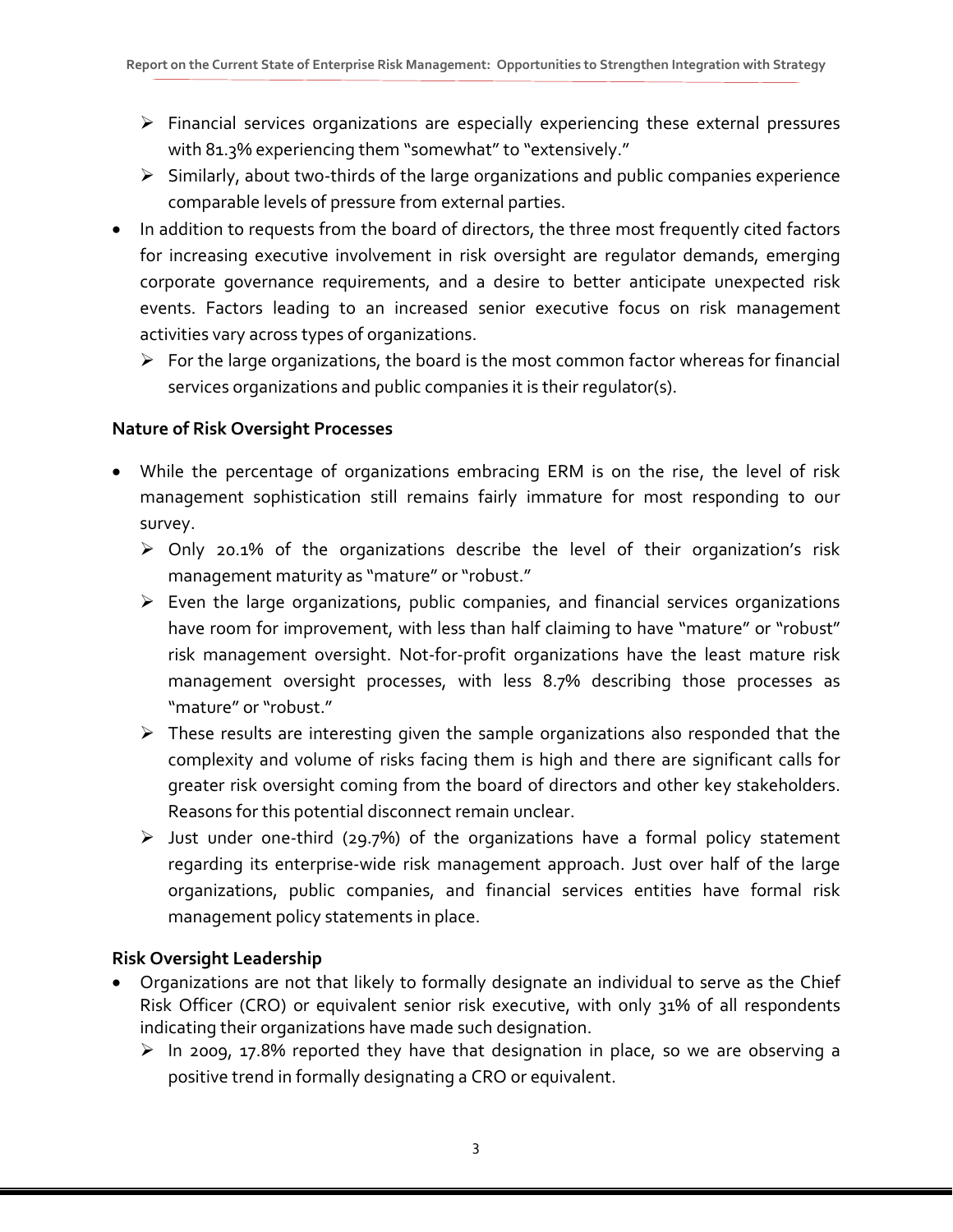- Financial services entities are most likely to designate an individual as CRO or equivalent, with such appointments occurring in 53.1% of organizations surveyed.
- $\triangleright$  In about half of organizations designating an individual as CRO or equivalent, the individual typically reports to the CEO/President.
- This year, we saw a slight decrease in the percentage of organizations that have a management-level risk committee or equivalent.
	- 43.0% of all organizations have that kind of committee in 2013 compared to 48.6% in 2012. This is up from the 2009 report (22%).
	- $\triangleright$  About two-thirds of the large organizations, public companies, and financial services organizations have internal risk management committees.
	- $\triangleright$  For most organizations with a risk management committee, the committee meets at least quarterly.

### **Techniques to Identify and Assess Risks**

- Almost 40% of all organizations maintain inventories of risks at the enterprise level.
	- $\triangleright$  Only 19.6% claimed to do so in 2009 compared to 37.4% in 2013.
	- $\triangleright$  The largest organizations and public companies are much more likely to maintain inventories of risks at the enterprise level, with 72.1% and 65.8% doings so, respectively.
	- $\triangleright$  Surprisingly, only 44.3% of financial services entities maintain inventories of risks at the enterprise level.
	- $\triangleright$  Updates of risk inventories (if done at all) are typically done on an annual basis.
- Despite maintaining risk inventories, close to three-quarters of the organizations do not provide explicit guidelines or measures to business unit leaders on how to assess probability and impact of risks.

### **Communicating Information About Key Risks**

- Just under half (45.1%) either have no structured process for identifying and reporting risk exposures to the board or they track risks by silos with minimal reporting of aggregate risk exposures to the board.
- The majority of organizations (66.3%) communicate key risks on an *ad hoc* basis at management meetings. Only 33.7% explicitly schedule agenda time to discuss key risks at management meetings.
- Large organizations, public companies and financial services organizations are much more likely to prepare written reports about risk information monthly, quarterly, or annually, with about two-thirds of those organizations doing so.
- There seems to be room for improvement in the nature of risk information being reported to senior executives. Almost half (44.1%) of our respondents admitted that they were "not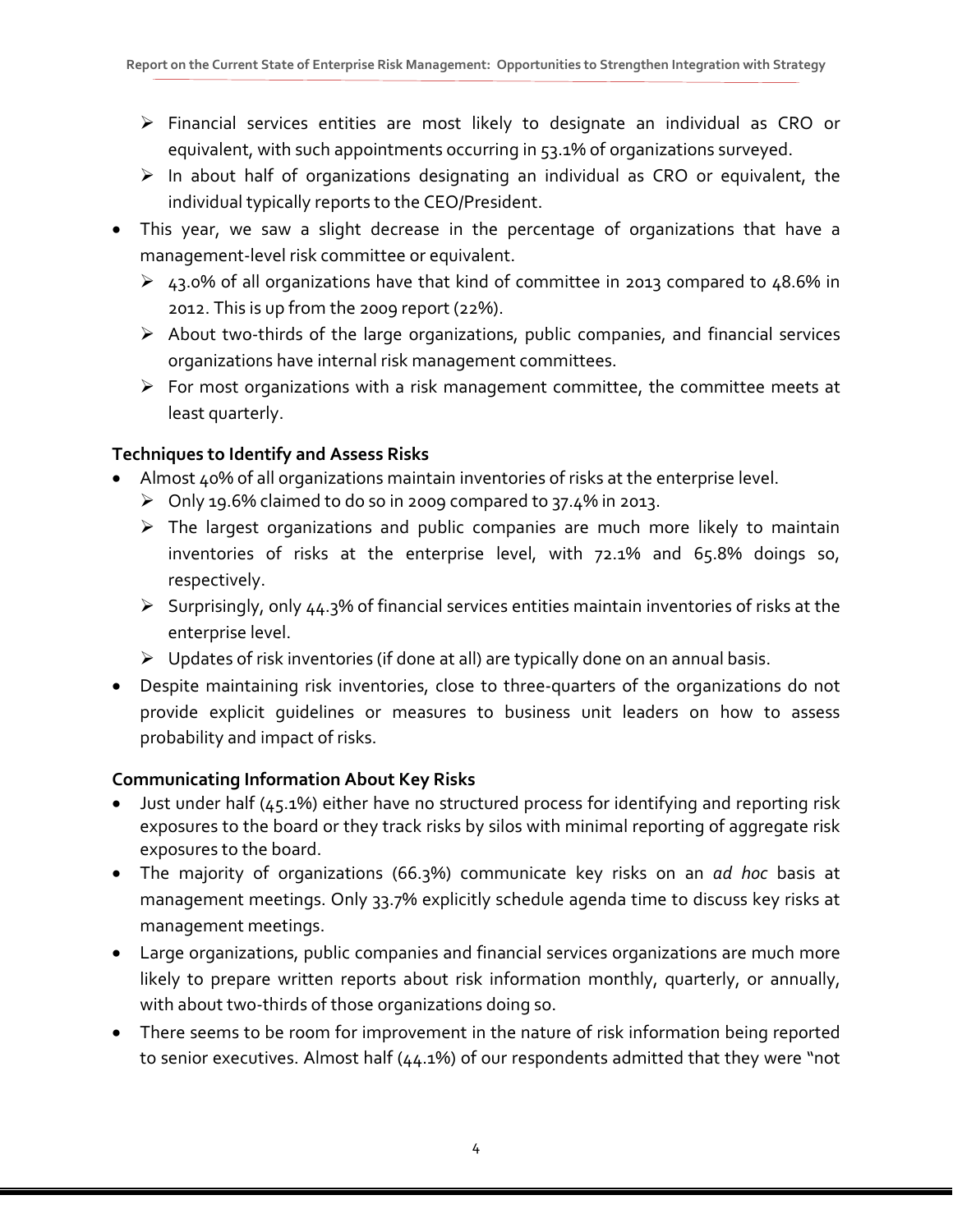at all" or were "minimally" satisfied with the nature and extent of the reporting of key risk indicators to senior executives regarding top risk exposures.

#### **Board of Director Involvement in Enterprise Risk Oversight**

- Under half (41.4%) of the boards in the full sample have formally assigned risk oversight responsibilities to a board committee; however, board delegation to a committee is noticeably more common for the largest organizations, public companies, and financial services organizations where that occurs about two-thirds of the time.
	- $\triangleright$  If boards delegate risk oversight to a committee, most (54.9%) are assigning that task to the audit committee while 21.7% are delegating that to a risk committee. Delegation to the audit committee is most common for the largest organizations and public companies, with three-fourths of those organizations doing so.
- About 60% of the boards review and discuss in a specific meeting the top risk exposures facing the organization; however, the boards of the large organizations and public companies do that more often (in about three-fourths of those organizations).
- Over the years a growing percentage of organizations provide a report to the board of directors or one of its committees describing the entity's top risk exposures on at least an annual basis; however, the percent of organizations doing so slightly decreased to 47.5% in 2013.
	- $\triangleright$  Annual reporting of top risk exposures to the board happens in almost all of the largest companies (85.0%) and public companies (84.9%).
- While not-for-profits organizations tend to report fewer than 5 risks to the board, large organizations, public companies, and financial services organizations most commonly report between 10 and 19 risks.

### **Integration of Risk Oversight and Strategic Planning**

- One of the more notable areas for improvement in risk oversight is the integration of risk management with strategic planning.
	- Less than 15% believe "mostly" or "extensively" that the organization's risk management process is a proprietary strategic tool that provides unique competitive advantage.
	- Eess than half (40.4%) of the organizations describe the extent as "mostly" or "extensively" that the board formally discusses the top risk exposures facing the organization when the board discusses the organization's strategic plan. This seems surprisingly low given the relationship between risk and return.
	- Over one-third (38.2%) of the organizations do no formal assessments of emerging strategic, market, or industry risks.
	- $\triangleright$  For those that attempt to assess strategic risks, most do so in a predominantly qualitative manner or by using a blend of qualitative and quantitative techniques.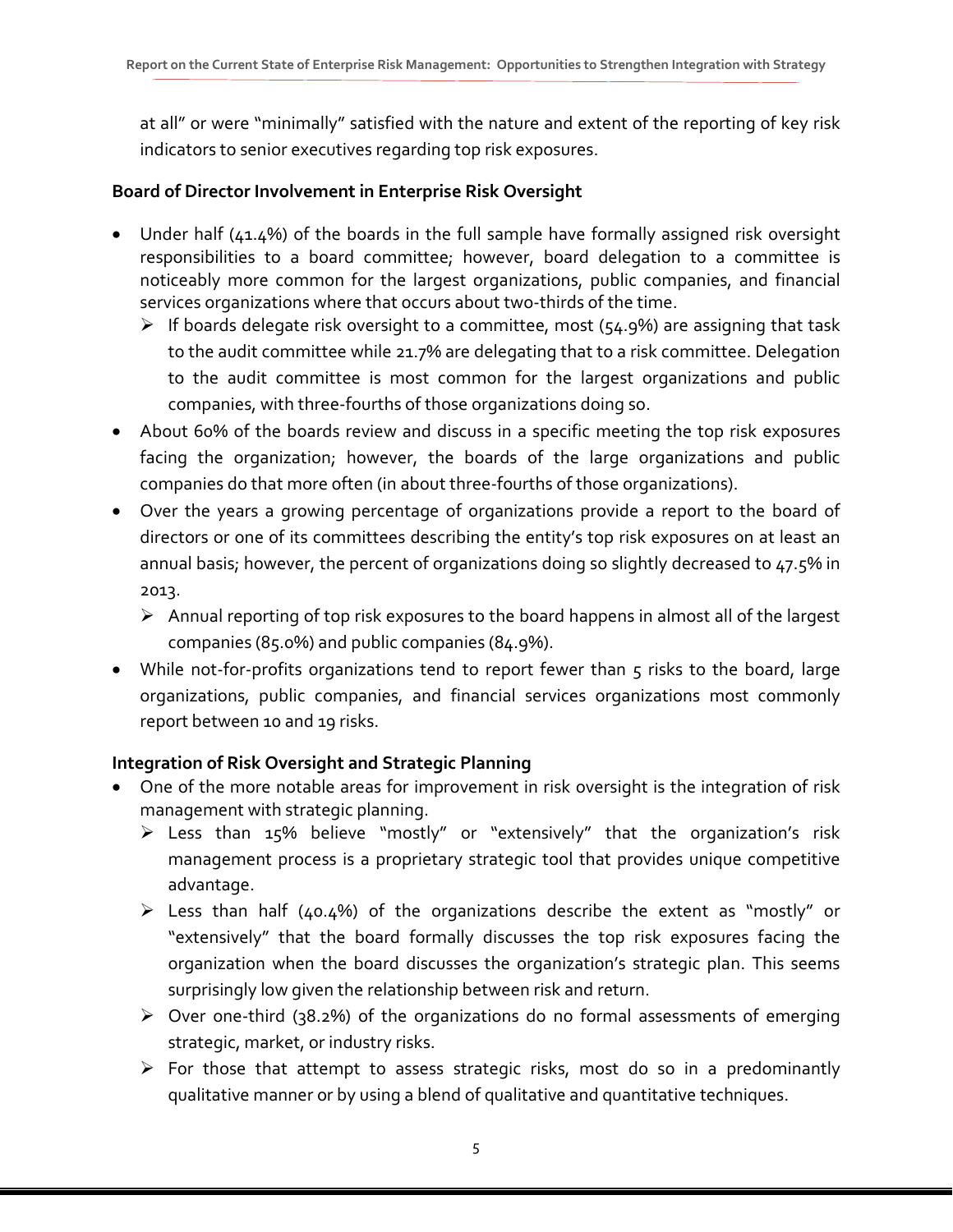- $\triangleright$  About half of the organizations fail to meaningfully consider existing risk exposures when evaluating new strategic initiatives.
- Less than one-third have "mostly" or "extensively" articulated the organization's appetite for or tolerance of risks in the context of strategic planning.

#### **Linkage of Risk Oversight and Compensation**

• Most organizations do not include risk management activities as an explicit component in determining compensation in a meaningful way.

#### **Barriers to Progress**

- Barriers still exist that restrict progress in the effectiveness of an organization's risk management processes, with the most common being the belief that "risks are monitored in other ways besides ERM."
- Over one-third (37.6%) also noted "no requests to change our risk management approach" and "do not see benefits exceeding costs" in identifying barriers to progress.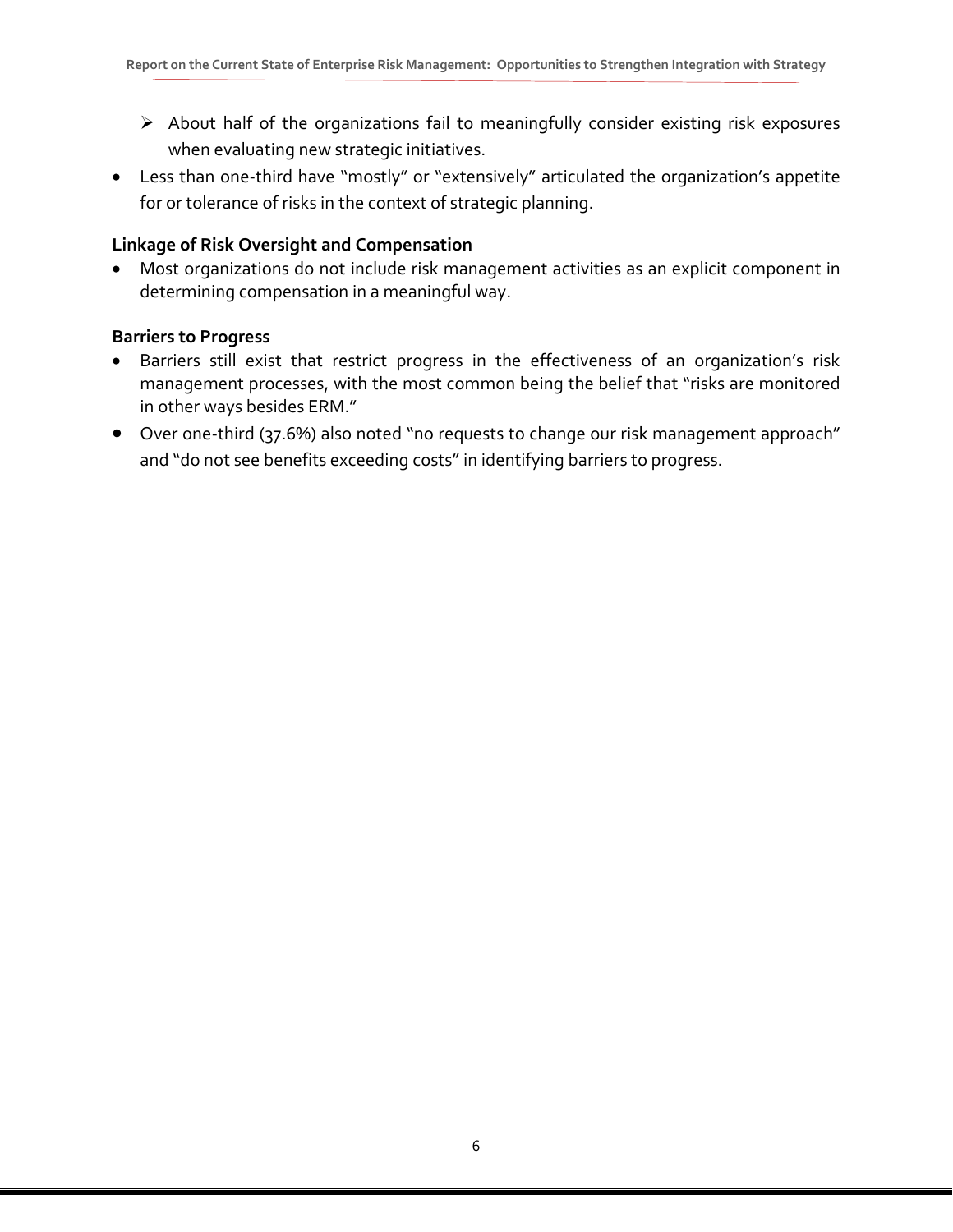### **Overview of Research Approach**

This study was conducted by research faculty who lead the Enterprise Risk Management Initiative (the ERM Initiative) in the Poole College of Management at North Carolina State University (for more information about the ERM Initiative please see http://www.erm.ncsu.edu). The research was conducted in conjunction with the American Institute of Certified Public Accountants' (AICPA) Business, Industry, and Government Team. Data was collected during the fall of 2013 through an online survey instrument electronically sent to members of the AICPA's Business and Industry group who serve in chief financial officer or equivalent senior executive positions. In total, we received 446 partially or fully completed surveys. $^1$  $^1$  This report summarizes our findings.

#### **Description of Respondents**

Respondents completed an online survey consisting of over 40 questions that sought

information about various aspects of risk oversight within their organizations. Most of those questions were included in our four previous editions of the surveys conducted in 2009, 2010, 2011 and 2012 reports. This approach provides us an opportunity to observe any shifts in trends in light of more recent developments surrounding board and senior executive's roles in risk oversight.

*Results are based on responses from 446 executives, mostly serving in financial leadership roles, representing a variety of industries and firm sizes.*

Because the completion of the survey was voluntary, there is some potential for bias if those choosing to respond differ significantly from those who did not respond. Our study's results may be limited to the extent that such bias exists. Also, some respondents provided an answer to selected questions while they omitted others. Furthermore, there is a high concentration of respondents representing financial reporting roles. Possibly there are others leading the risk management effort within their organizations whose views are not captured in the responses we received. Despite these limitations, we believe the results reported herein provide useful insight about the current level of risk oversight maturity and sophistication and highlight many challenges associated with strengthening risk oversight in many different types of organizations.

A variety of executives serving in financial roles responded to our survey, with 46.1% having the title of chief financial officer (CFO), 16.2% serving as controller, and 8.8% leading internal

<span id="page-7-0"></span> $\frac{1}{1}$ <sup>1</sup> Not all questions were completed by all  $446$  respondents. In some cases, the questions were not applicable based on their responses to other questions. In other cases, the respondents chose to skip a particular question.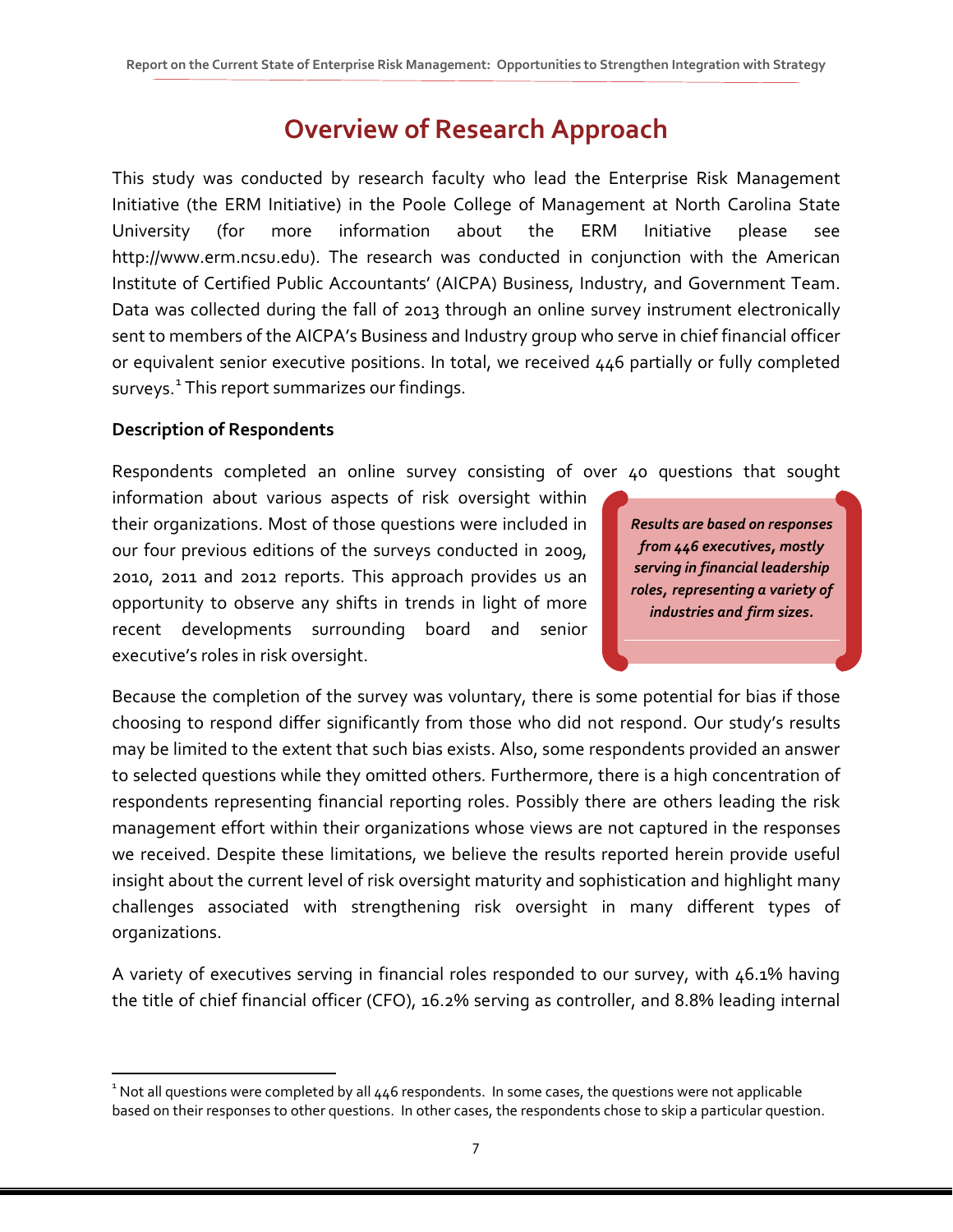audit. Other respondents included the chief risk officer (7.1%) and treasurer (2.0%), with the remainder representing numerous other executive positions.

#### **Nature of Organizations Represented**

A broad range of industries are represented by the respondents. Consistent with our 2012 survey, the four most common industries responding to the 2013 survey were finance, insurance, and real estate (31.0%), followed by services (16.1%) manufacturing (15.8%), and not-for-profit (14.8%). The mix of industries is generally consistent with the mix in all of our previous reports.

| <b>Industry (SIC Codes)</b>                 | <b>Percentage of Respondents</b> |
|---------------------------------------------|----------------------------------|
| Finance, Insurance, Real Estate (SIC 60-67) | 31.0%                            |
| Services (SIC 70-89)                        | 16.1%                            |
| Manufacturing (SIC 20-39)                   | 15.8%                            |
| Not-for-Profit (SIC N/A)                    | 14.8%                            |
| Wholesale/Distribution (SIC 50-51)          | 5.5%                             |
| Construction (SIC 15-17)                    | 5.2%                             |
| Mining (SIC 10-14)                          | 3.9%                             |
| Retail (SIC 52-59)                          | $1.9\%$                          |
| Transportation (SIC 40-49)                  | 1.6%                             |
| All Other                                   | 4.2%                             |

A variety of sizes of organizations are represented by the respondents to the survey. As shown in the table below, three-fourths (74.6%) of companies that provided data about their financial performance generated revenues up to \$500 million in their most recent fiscal year. An additional 5.0% generated revenues between \$500 million and \$1 billion while 20.4% organizations providing revenue data earned revenues in excess of \$1 billion. Almost all (95.5%) of the organizations are based in the United States.

| <b>Range of Revenues in Most Recent</b> | <b>Percentage of Respondents</b> |  |
|-----------------------------------------|----------------------------------|--|
| <b>Fiscal Year</b>                      |                                  |  |
| $$0 < x < $10$ million                  | 18.1%                            |  |
| \$10 million < $x \le$ \$100 million    | 37.3%                            |  |
| \$100 million < $x \le$ \$500 million   | 19.2%                            |  |
| $$500$ million < x < $$1$ billion       | 5.0%                             |  |
| $$1 billion < x \le $2 billion$         | 5.7%                             |  |
| $$2$ billion < $x \leq $10$ billion     | 10.7%                            |  |
| $x > $10$ billion                       | 4.0%                             |  |

Throughout this report, we highlight selected findings that are notably different for the 61 largest organizations in our sample, which represent those with revenues greater than \$1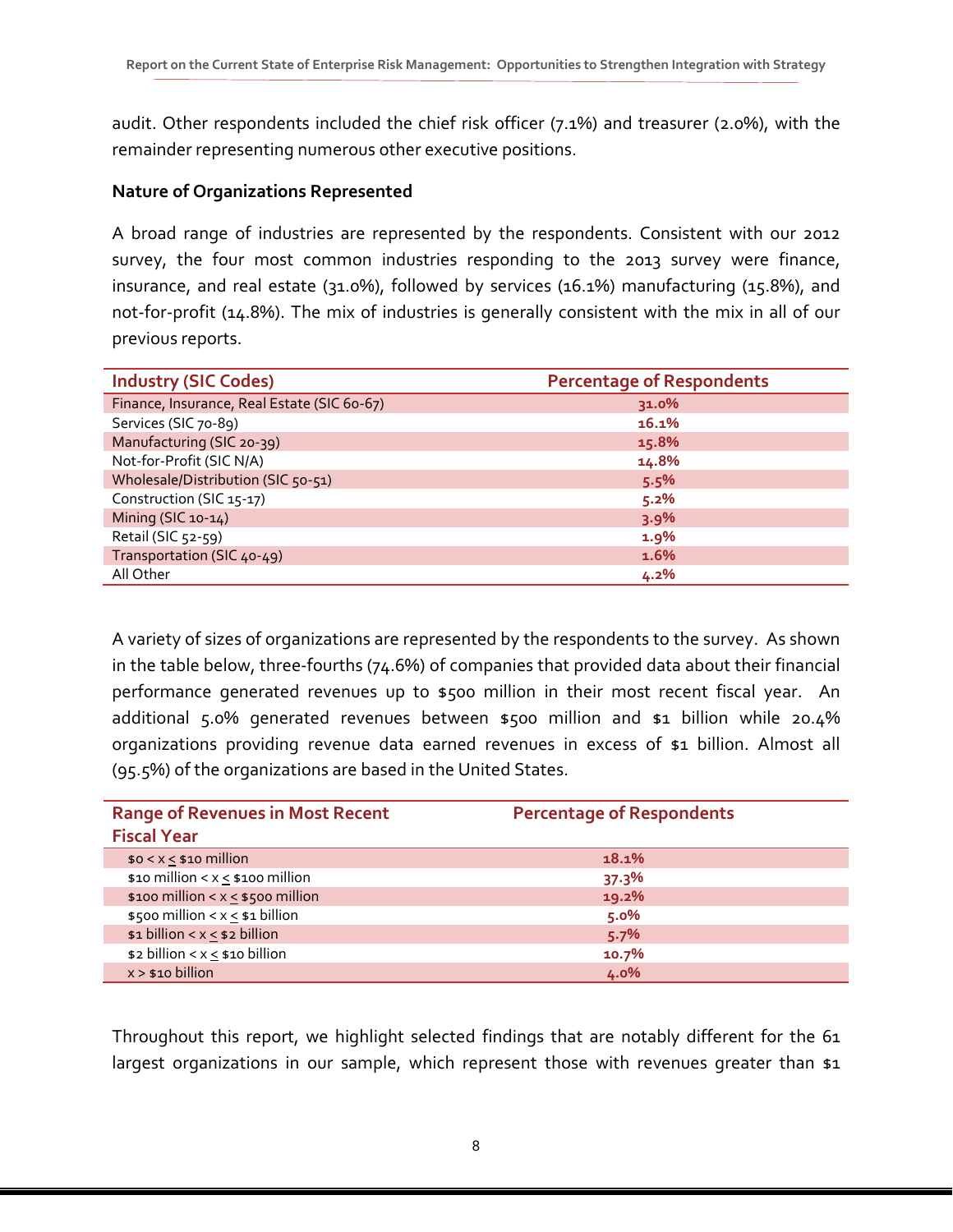billion. Additionally, we also provide selected findings for the 73 publicly-traded companies, 96 financial services entities, and 46 not-for-profit organizations included in our sample.

### **Nature and Extent of Risks Organizations Face**

Many argue that the volume and complexity of risks faced by organizations today continue to evolve at a rapid pace, creating huge challenges for management and boards in their oversight of the most important risks. To get a sense for the extent of risks faced by organizations represented by our respondents, we asked them to describe how the volume and complexity of risks have increased in the last five years. Just under 18% noted that the volume and

*The majority of respondents believe the volume and complexity of risks have increased "mostly" or "extensively" in the past five years, and that finding is consistent across various types of organizations.*

complexity of risks have increased "extensively" over the past five years, with an additional 38.8% responding that the volume and complexity of risks have increased "mostly." Thus, on a combined basis, about 57% of respondents indicate that the volume and complexity of risks have changed "mostly" or "extensively" in the last five years, which is in line with what participants in prior years noted (62% in the 2012 report, 55% in the 2011 report, 64% in the 2010 report and 62% in the 2009 report). Only 1.1%

responded that the volume and complexity of risks have not changed at all.

We separately analyzed responses to this question for various subgroups of respondents. The percentage of respondents from the largest organizations (those with revenues in excess of \$1 billion) who believe the volume and complexity had increased "extensively" or "mostly" was higher at 61.6% than the full sample. Similarly, public company respondents also believe the volume and complexity has increased notably with 24.7% responding with "extensively" and 31.6% responding "mostly" for a combined percentage of 56.2%. Similar results were noted for financial services entities where 57.3% described the change in volume and complexity of risks as "mostly" or "extensively." In summary, most leaders, regardless of type of organization, continue to believe the risks they face are complex and numerous.

|                                                                                                 | <b>Description of Response (Full Sample)</b> |                  |          |               |                    |  |  |
|-------------------------------------------------------------------------------------------------|----------------------------------------------|------------------|----------|---------------|--------------------|--|--|
| <b>Question</b>                                                                                 | <b>Not at All</b>                            | <b>Minimally</b> | Somewhat | <b>Mostly</b> | <b>Extensively</b> |  |  |
| To what extent has the volume and<br>complexity of risks increased over the<br>past five years? | $1.1\%$                                      | 7.8%             | 34.6%    | २8.8%         | 17.7%              |  |  |

Some risks have actually translated into significant operational surprises for the organizations represented in our survey. About 9.0% noted that they have been affected by an operational surprise "extensively" within the last five years and an additional 22.2% of respondents noted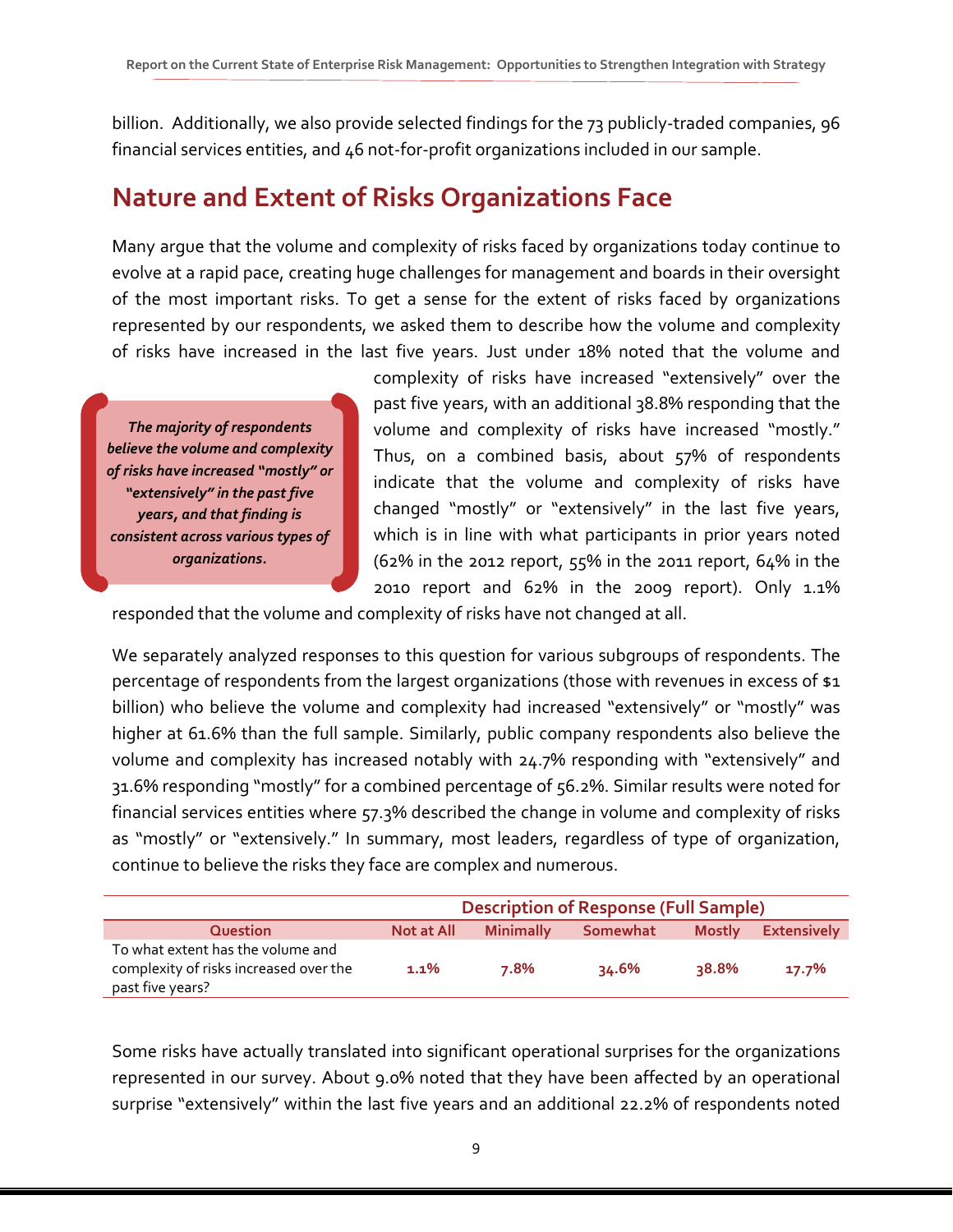that they have been affected "mostly" in that same time period. An additional 31.6% responded "somewhat" to this question. Collectively, this data indicates that the majority of organizations (62.8%) are being affected by real risk events that have emerged, consistent with what we found in our prior studies. Just under two-thirds of the financial services entities and the largest organizations in our sample responded with "somewhat," "mostly" or "extensively" to this question. While lower, non-profit-organizations also experienced operational surprises, with 58.6% responding at "somewhat" or higher. Interestingly, publicly traded entities responded with the lowest percentage of "operational surprises" with 52.1% of them responding at "somewhat" or higher.

|                                                                                                  | <b>Description of Response (Full Sample)</b> |                  |          |               |                    |  |
|--------------------------------------------------------------------------------------------------|----------------------------------------------|------------------|----------|---------------|--------------------|--|
| <b>Question</b>                                                                                  | Not at All                                   | <b>Minimally</b> | Somewhat | <b>Mostly</b> | <b>Extensively</b> |  |
| To what extent has your organization<br>faced an operational surprise in the last<br>five years? | 7.8%                                         | 29.4%            | $31.6\%$ | 22.2%         | $9.0\%$            |  |

Relative to our earlier studies, we do not observe a notable reduction in the rate of operational surprises affecting organizations "mostly" or "extensively." The responses to questions about the nature and extent of risks organizations face indicate that executives are experiencing a noticeably high volume of risks that are also growing in complexity, which ultimately results in significant unanticipated operational issues. The reality that unexpected risks and uncertainties occur and continue to "surprise" organizational leaders suggests that opportunities to improve risk management techniques still exist for most organizations.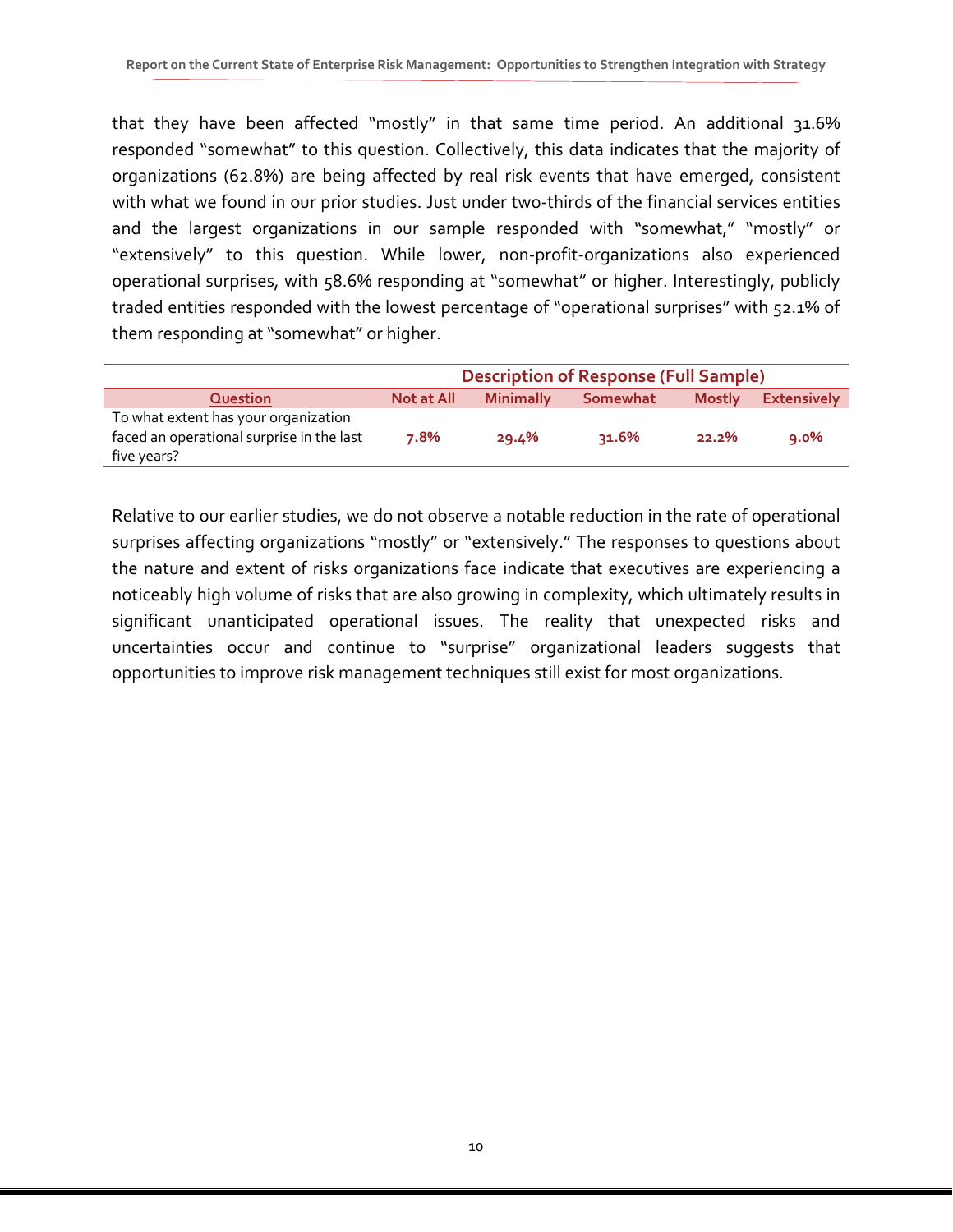# **Adoption of an Enterprise-Wide Approach to Risk Oversight**

There have been growing calls for more effective enterprise risk oversight at the board and senior management levels in recent years. Many corporate governance reform experts have called for the adoption of a holistic approach to risk management widely known as "enterprise risk management" or "ERM." ERM is different from traditional approaches that focus on risk oversight by managing silos or distinct pockets of risks. ERM emphasizes a top-down, enterprise-wide view of the inventory of key risk exposures potentially affecting an entity's ability to achieve its objectives. See Appendix A for more information about the concept of ERM.



For our 2013 study, one of the most notable findings is that the concept of ERM as a process to oversee enterprise-wide risks continues to be embraced by more organizations over time.

The above chart shows an increase from 2009 through 2013 in the percentage of organizations that claim they have a "complete formal enterprise-wide risk management process in place." In our 2009 report, only 8.8% of organizations claimed to have complete ERM processes in place; however, in 2013 the percentage is 24.6% for the full sample. Thus the adoption of ERM is steadily increasing over time, although there is significant opportunity for improvement in most organizations, given that three-fourths of organizations surveyed cannot yet claim they have "complete ERM in place."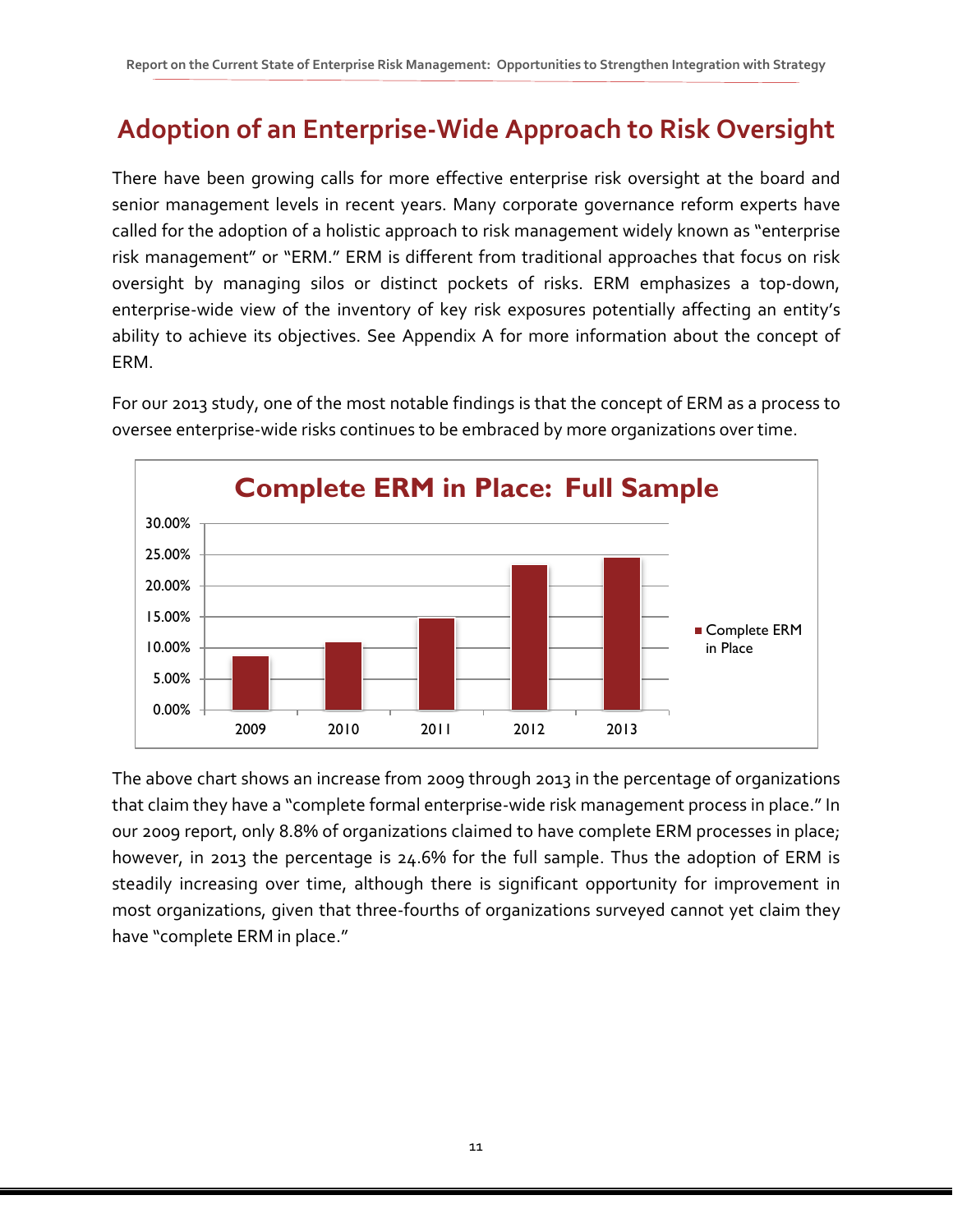|                                                                                                                   | <b>Percentage of Respondents</b> |                                                         |                                   |                                     |                                        |  |
|-------------------------------------------------------------------------------------------------------------------|----------------------------------|---------------------------------------------------------|-----------------------------------|-------------------------------------|----------------------------------------|--|
| <b>Description of the State of</b><br><b>ERM Currently in Place</b>                                               | Full<br><b>Sample</b>            | Largest<br><b>Organizations</b><br>(Revenues<br>> \$1B) | <b>Public</b><br><b>Companies</b> | <b>Financial</b><br><b>Services</b> | <b>Not-For-Profit</b><br>Organizations |  |
| No enterprise-wide<br>management process in<br>place                                                              | 27.0%                            | $0.0\%$                                                 | 5.5%                              | 12.5%                               | 23.9%                                  |  |
| Currently investigating<br>concept of enterprise-wide<br>risk management, but have<br>made no decisions yet       | 15.1%                            | 4.9%                                                    | 8.2%                              | 14.6%                               | 26.1%                                  |  |
| No formal enterprise-wide<br>risk management process in<br>place, but have plans to<br>implement one              | 7.8%                             | 4.9%                                                    | 5.5%                              | 5.2%                                | 13.1%                                  |  |
| Partial enterprise-wide risk<br>management process in<br>place (i.e., some, but not all,<br>risk areas addressed) | 25.5%                            | 34.4%                                                   | 28.8%                             | 25.0%                               | 23.9%                                  |  |
| Complete formal<br>enterprise-wide risk<br>management process in<br>place                                         | 24.6%                            | 55.8%                                                   | 52.0%                             | 42.7%                               | 13.0%                                  |  |

The adoption of ERM is greatest for larger companies and public companies.

As seen in the last row of the chart above, 55.8% of the largest companies in our sample and 52.0% of public companies in our sample claim to have complete formal enterprise-wide risk management processes in place. This is notably higher than in 2012 when 46.6% of the largest organizations and 45.6% of public companies reported they have complete, formal ERM processes in place. These findings suggest that ERM is growing in significance and importance, especially in the largest organizations and those that are public companies.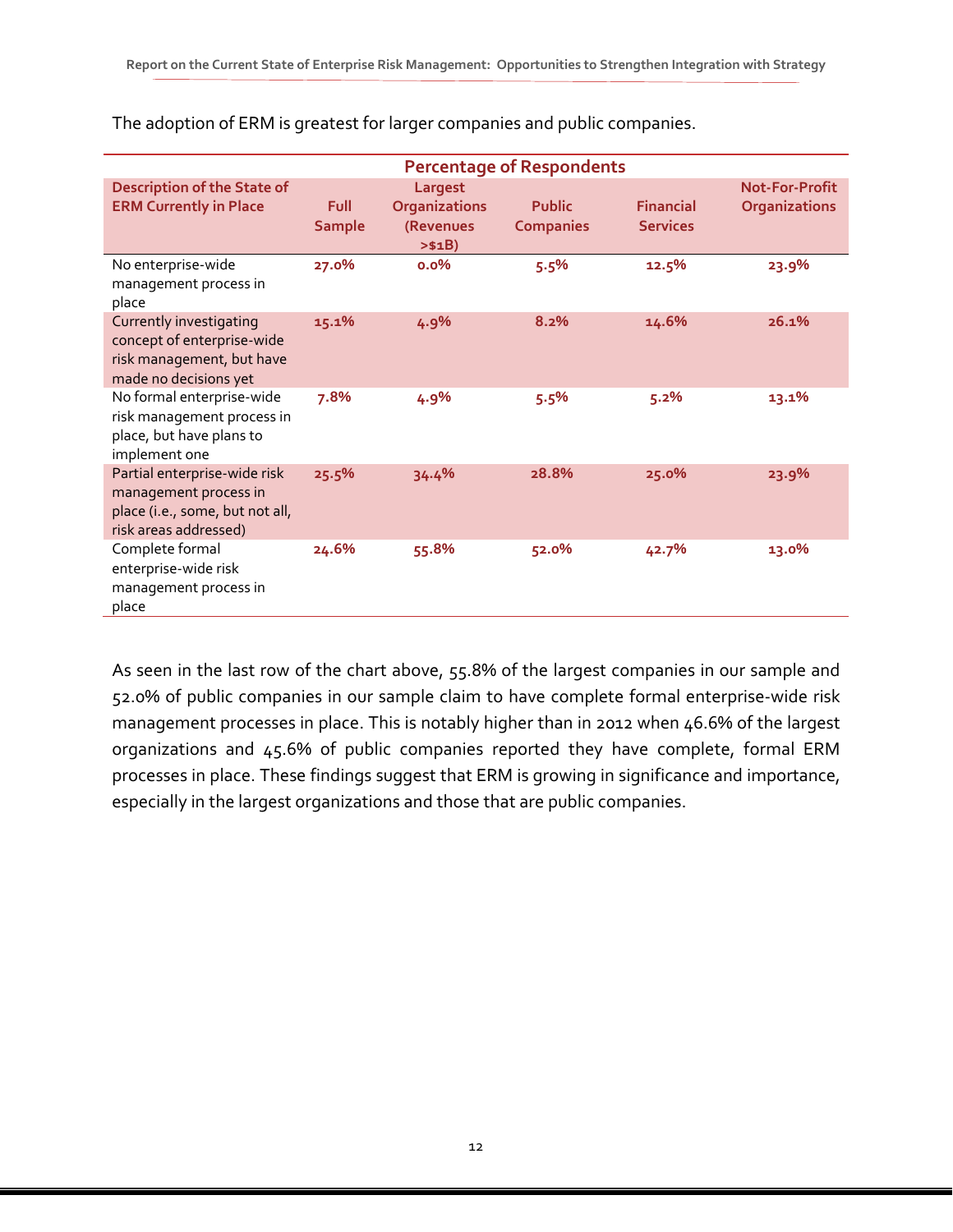Despite these positive trends towards greater adoption of ERM, there is noticeable room for improvement. For the full sample, we found that just over one-fourth (27.0%) of the respondents have no enterprise-wide risk management process in place. An additional 15.1% of respondents without ERM processes in place indicated that they are currently investigating

the concept, but have made no decisions to implement an ERM approach to risk oversight at this time. Thus, on a combined basis, over 40% of respondents have no formal enterprise-wide approach to risk oversight and are currently making no plans to consider this form of risk oversight.

The variation in results highlights that the level of ERM maturity can differ greatly across organizations of various sizes and types. While variations exist, the results also *The adoption of ERM is much further along for large organizations and public companies. Over half of large organizations and public companies claim to have complete, formal enterprise-wide risk management processes in place, while only 24.6% of the full sample is that far along.* 

reveal that there are a substantial number of firms in all categories that have no ERM processes or are just beginning to investigate the need for those processes.

A majority of the respondents in the full sample indicated that their organization's risk culture is one that is either "strongly risk averse" (11.7%) or "risk averse" (46.9%). An additional 30.6% of our respondents indicated that they are in an organizational culture that is "risk neutral." Thus, it is somewhat surprising to see the overall lack of ERM maturity for the full sample given their description of organizational appetite for risk-taking.

The greater maturity in ERM processes for large organizations, public companies, and the financial services industry may be due to an even greater percentage of respondents who indicated their risk culture was "strongly risk averse" or "risk averse." Seventy percent of the largest organizations, 63.0% of the public companies, and 68.4% of the financial services companies indicated their risk culture is "strongly risk averse" or "risk averse." Perhaps the relatively lower appetite for risk taking in those organizations is one of the drivers for more advanced ERM processes as compared to the full sample.

Ironically, 67.4% of not-for-profit organizations express their risk culture as "strongly risk averse" or "risk averse;" however, those organizations appear to be the least mature in their enterprise-wide risk oversight processes.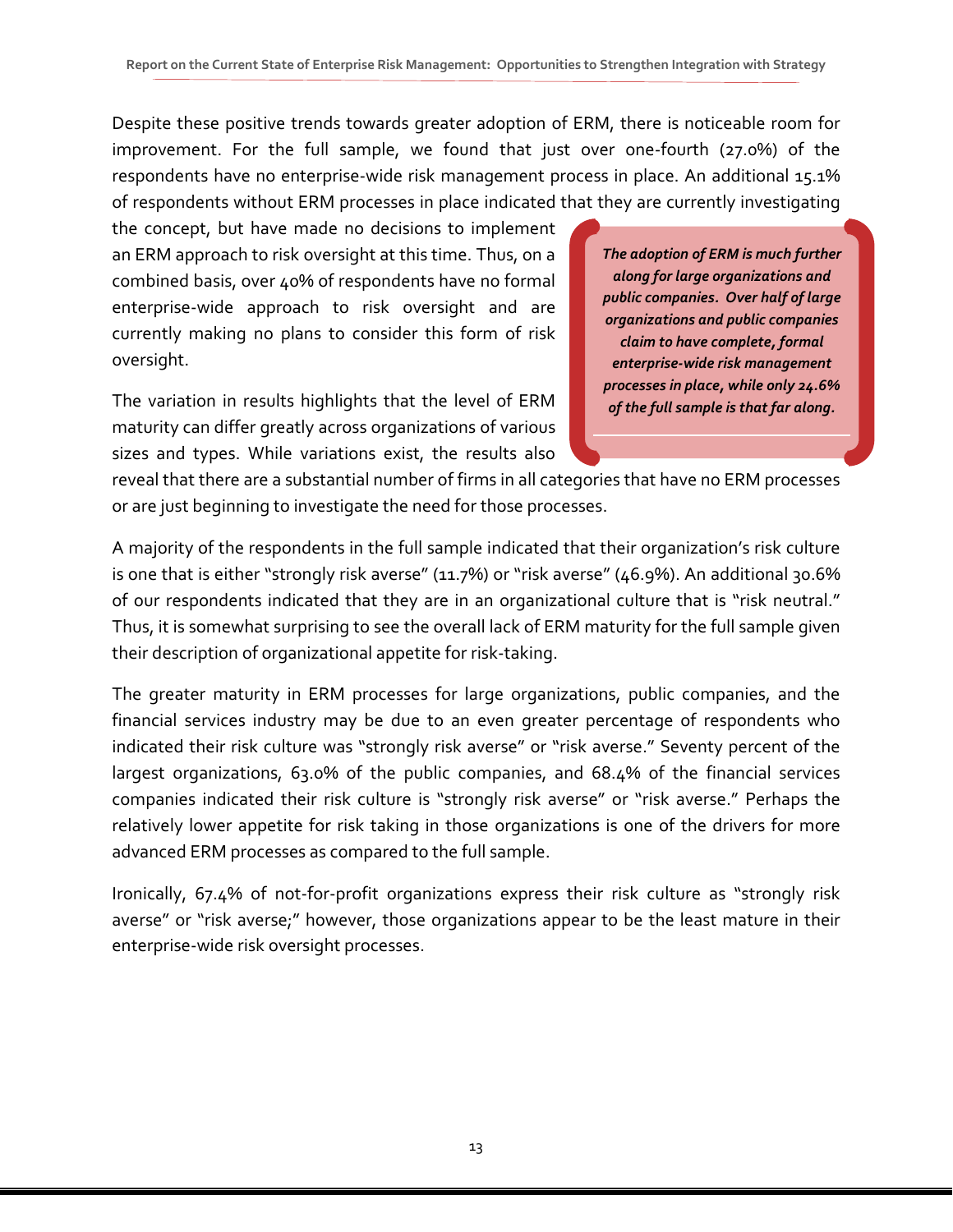### **Pressure for Improved Enterprise-Wide Risk Oversight**

Our survey results indicate that board of director expectations for improving risk oversight in these organizations continues to be strong, especially for the largest organizations, public companies, and financial services entities. Respondents noted that for 11.1% of the organizations surveyed, the board of directors is asking senior executives to increase their involvement in risk oversight "extensively," another 25.4% of the organizations report "mostly," and an additional 24.3% have boards that are asking for increased oversight "somewhat." Board expectations for increased senior executive involvement in risk oversight is most dramatic for the largest organizations, public companies, and financial services organizations, as shown in the table below. Requests from the board of directors for increased risk oversight are a little less frequent for not-for-profit organizations.

|                                                                                                                               |                              | <b>Percentage of Respondents</b>                    |                                   |                                     |                                               |
|-------------------------------------------------------------------------------------------------------------------------------|------------------------------|-----------------------------------------------------|-----------------------------------|-------------------------------------|-----------------------------------------------|
| <b>Extent to which the board of</b><br>directors is asking for<br>increased senior executive<br>involvement in risk oversight | <b>Full</b><br><b>Sample</b> | Largest<br><b>Organizations</b><br>(Revenues >\$1B) | <b>Public</b><br><b>Companies</b> | <b>Financial</b><br><b>Services</b> | <b>Not-for-Profit</b><br><b>Organizations</b> |
| "Extensively"                                                                                                                 | 11.1%                        | 16.4%                                               | $15.1\%$                          | $14.7\%$                            | 8.7%                                          |
| "Mostly"                                                                                                                      | 25.4%                        | 47.5%                                               | 34.2%                             | 35.8%                               | 23.9%                                         |
| "Somewhat"                                                                                                                    | 24.3%                        | <u>23.0%</u>                                        | 28.8%                             | 22.1%                               | 26.1%                                         |
| Combined                                                                                                                      | <b>60.8%</b>                 | <b>86.9%</b>                                        | 78.1%                             | 72.6%                               | 58.7%                                         |

These expectations are possibly being prompted by increasing external pressures now being placed on boards. In response to these expectations, boards and audit committees may be challenging senior executives about existing approaches to risk oversight and demanding more information about the organization's top risk exposures.

*Almost two-thirds of organizations experience "somewhat" to "extensive" pressure from external parties to be more transparent about their risk exposures.*

In addition, and perhaps due to the board's interest in strengthened risk oversight, the chief executive officer (CEO) is also calling for increased senior executive involvement in risk oversight. Over 40% of the respondents indicated that the CEO has asked "mostly" or "extensively" for increased management involvement in risk oversight, which is almost identical to what we saw in

our 2012 and 2011 reports. An additional, 29.8% of our respondents indicated that the CEO has expressed "somewhat" of a request for increased senior management oversight of risks.

We also asked respondents to describe to what extent external factors (e.g., investors, rating agencies, emerging best practices) are creating pressure on senior executives to provide more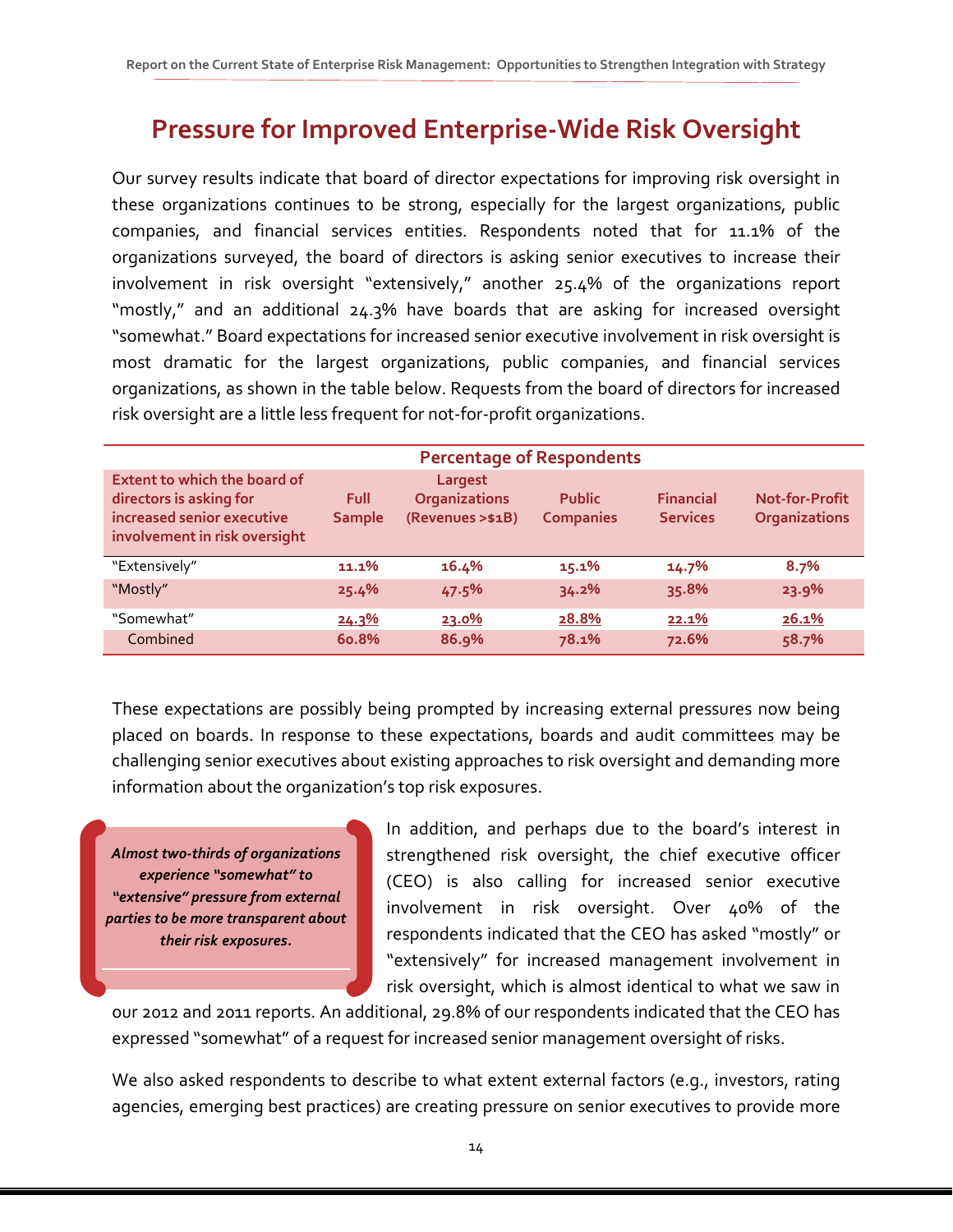information about risks affecting their organizations. As illustrated in the table below, while a small percentage (10.5%) of respondents described external pressure as "extensive," an additional 18.2% indicated that external pressures were "mostly" and another 29.1% described that pressure as "somewhat." Thus, on a combined basis well over a half (57.8%) of our respondents believe the external pressure to be more transparent about their risk exposures is "somewhat" to "extensive." That result is down somewhat from the similar combined percentage of 64.3% noted in our 2012 report.

External pressures are notably stronger for financial services entities, likely from regulators who are becoming more vocal proponents of ERM in banks. These organizations perceived the external pressures to provide more information about risks facing the organization to be much greater than the overall sample of firms.

|                                                                                                                                                               | <b>Percentage of Respondents</b> |                                                         |                                   |                                     |                                               |  |
|---------------------------------------------------------------------------------------------------------------------------------------------------------------|----------------------------------|---------------------------------------------------------|-----------------------------------|-------------------------------------|-----------------------------------------------|--|
| <b>Extent that external parties</b><br>are applying pressure on<br>senior executives to provide<br>more information about risks<br>affecting the organization | Full<br><b>Sample</b>            | Largest<br><b>Organizations</b><br>(Revenues<br>> \$1B) | <b>Public</b><br><b>Companies</b> | <b>Financial</b><br><b>Services</b> | <b>Not-for-Profit</b><br><b>Organizations</b> |  |
| "Extensively"                                                                                                                                                 | 10.5%                            | $20.0\%$                                                | 16.4%                             | 22.9%                               | 6.5%                                          |  |
| "Mostly"                                                                                                                                                      | 18.2%                            | 21.7%                                                   | 11.0%                             | $31.3\%$                            | 15.2%                                         |  |
| "Somewhat"                                                                                                                                                    | 29.1%                            | 23.3%                                                   | 32.9%                             | 27.1%                               | 21.7%                                         |  |
| Combined                                                                                                                                                      | 57.8%                            | 65.0%                                                   | 60.3%                             | 81.3%                               | 43.4%                                         |  |

Several other factors are prompting senior executives to consider changes in how they identify, assess, and manage risks. For the overall sample, respondents noted that regulator demands, emerging corporate governance requirements and a desire to better anticipate unexpected risk events are the three most frequently cited factors for increasing senior executive involvement. However, as illustrated by the table on the next page, regulator demands seem to be putting even greater pressure on senior executives in financial services organizations. In contrast, the strongest factor for increased risk oversight in the largest organizations and public companies is coming from the board of directors and the related emerging corporate governance requirements. Not-for-profit organizations are also experiencing pressure to increase senior executive focus on risk management activities, although to a lesser extent than other organizations.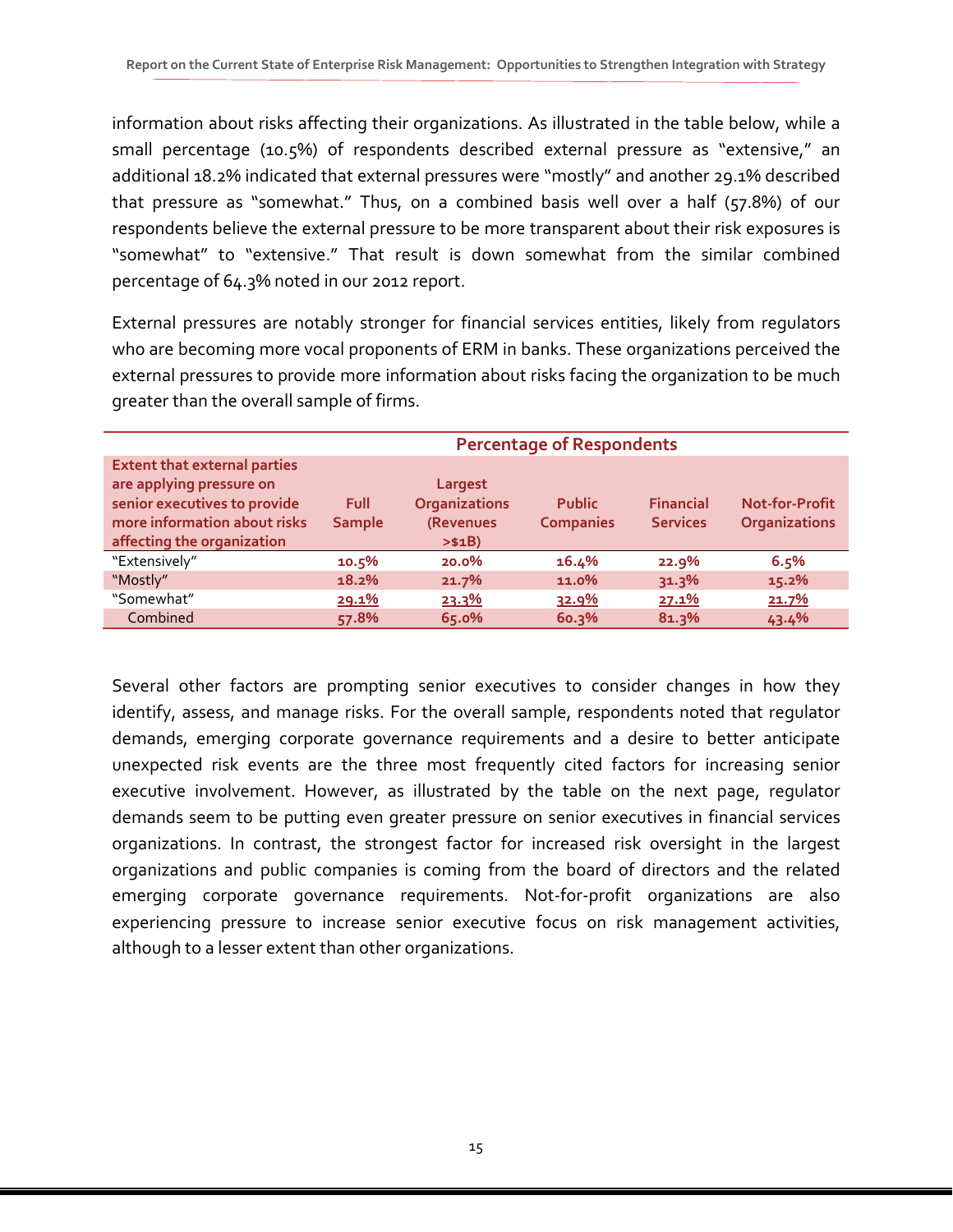| <b>Percentage of Respondents</b><br><b>Selecting "Mostly" or "Extensively"</b>                                                                  |                              |                                                         |                                   |                                     |                                        |  |
|-------------------------------------------------------------------------------------------------------------------------------------------------|------------------------------|---------------------------------------------------------|-----------------------------------|-------------------------------------|----------------------------------------|--|
| Factors "Mostly" or<br>"Extensively" Leading<br>to Increased Senior<br><b>Executive Focus on</b><br><b>Risk Management</b><br><b>Activities</b> | <b>Full</b><br><b>Sample</b> | Largest<br><b>Organizations</b><br>(Revenues<br>> \$1B) | <b>Public</b><br><b>Companies</b> | <b>Financial</b><br><b>Services</b> | Not-for-Profit<br><b>Organizations</b> |  |
| Regulator Demands                                                                                                                               | 37.4%                        | 36.1%                                                   | 39.7%                             | 61.0%                               | 28.8%                                  |  |
| Unanticipated risk<br>events affecting<br>organization                                                                                          | 30.5%                        | 31.2%                                                   | 21.9%                             | 27.7%                               | 28.2%                                  |  |
| Emerging best practice<br>expectations                                                                                                          | 29.9%                        | 27.8%                                                   | 27.4%                             | 44.2%                               | 26.0%                                  |  |
| <b>Emerging corporate</b><br>governance<br>requirements                                                                                         | 30.9%                        | 49.1%                                                   | 45.2%                             | 50.5%                               | 21.8%                                  |  |
| <b>Board of Director</b><br>requests                                                                                                            | 27.3%                        | 54.1%                                                   | 47.9%                             | 30.8%                               | 23.9%                                  |  |

*Board of director requests are driving improvements in risk oversight most for large organizations whereas regulator demands are having the greatest influence for change in financial services organizations.*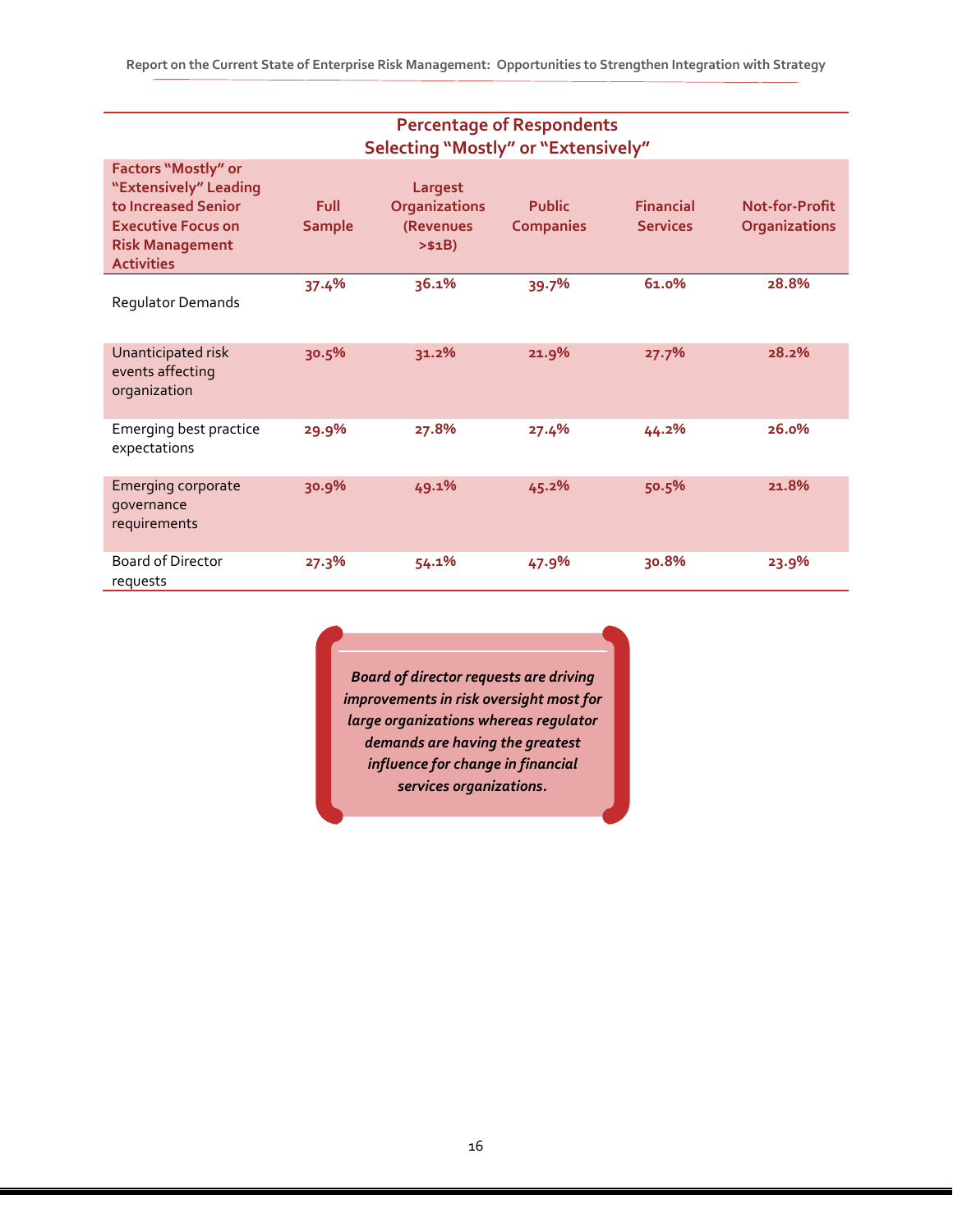### **Nature of Risk Oversight Processes**

While the percentage of organizations adopting ERM is on the rise, the level of sophistication of underlying risk management processes still remains fairly immature for most responding to our survey. When asked to describe the level of maturity of their organization's approach to risk oversight, we found that 17.8% described their organization's level of functioning ERM processes as "very immature" and an additional 27.4% described their risk oversight as "developing." So, on a combined basis 45.2% self-describe the sophistication of their risk oversight as immature to developing (this is even slightly higher than 42.7% reported in our 2012 study). Only 3.2% responded that their organization's risk oversight was "robust," consistent with responses noted in all four of our prior reports.

| What is the level of maturity<br>of your organization's risk<br>management oversight? | <b>Very</b><br><b>Immature</b> | <b>Developing</b> | <b>Evolving</b> | <b>Mature</b> | <b>Robust</b> |
|---------------------------------------------------------------------------------------|--------------------------------|-------------------|-----------------|---------------|---------------|
|                                                                                       |                                |                   |                 |               |               |
| <b>Full Sample</b>                                                                    | 17.8%                          | 27.4%             | 34.7%           | 16.9%         | 3.2%          |
|                                                                                       |                                |                   |                 |               |               |
| Largest Organizations                                                                 | 4.9%                           | 13.1%             | 34.4%           | 42.7%         | 4.9%          |
| <b>Public Companies</b>                                                               | 5.5%                           | 17.8%             | 32.9%           | 39.7%         | 4.1%          |
|                                                                                       |                                |                   |                 |               |               |
| <b>Financial Services</b>                                                             | 10.4%                          | 26.1%             | 37.5%           | 22.9%         | 3.1%          |
| Not-for-Profit Organizations                                                          | 23.9%                          | 28.3%             | 39.1%           | 6.5%          | 2.2%          |

In general, the largest organizations, public companies, and financial services entities believe their approach to ERM is more mature relative to the full sample. As shown in the table above, 20.1% of the full sample respondents describe their organization's approach to ERM as either

"mature" or "robust." In contrast, 47.6% of the largest organizations, 43.8% of the public companies, and 26.0% of financial services entities indicate their ERM approaches are either "mature" or "robust." In contrast, only 8.7% of not-forprofit organizations believe their level of risk management oversight is "mature" or "robust."

*Most organizations describe the level of ERM maturity as very immature to evolving. Few describe their processes as robust.*

While the level of risk oversight maturity is higher for these

subsets of organizations than the full sample and the numbers improved compared to previous years' results, it is important to note that a significant percentage of these subsets of organizations still do not describe their approaches to ERM as being "mature" or "robust." When you consider the results concerning the changing complexity and volume of risks facing most organizations, along with growing expectations for improved risk oversight,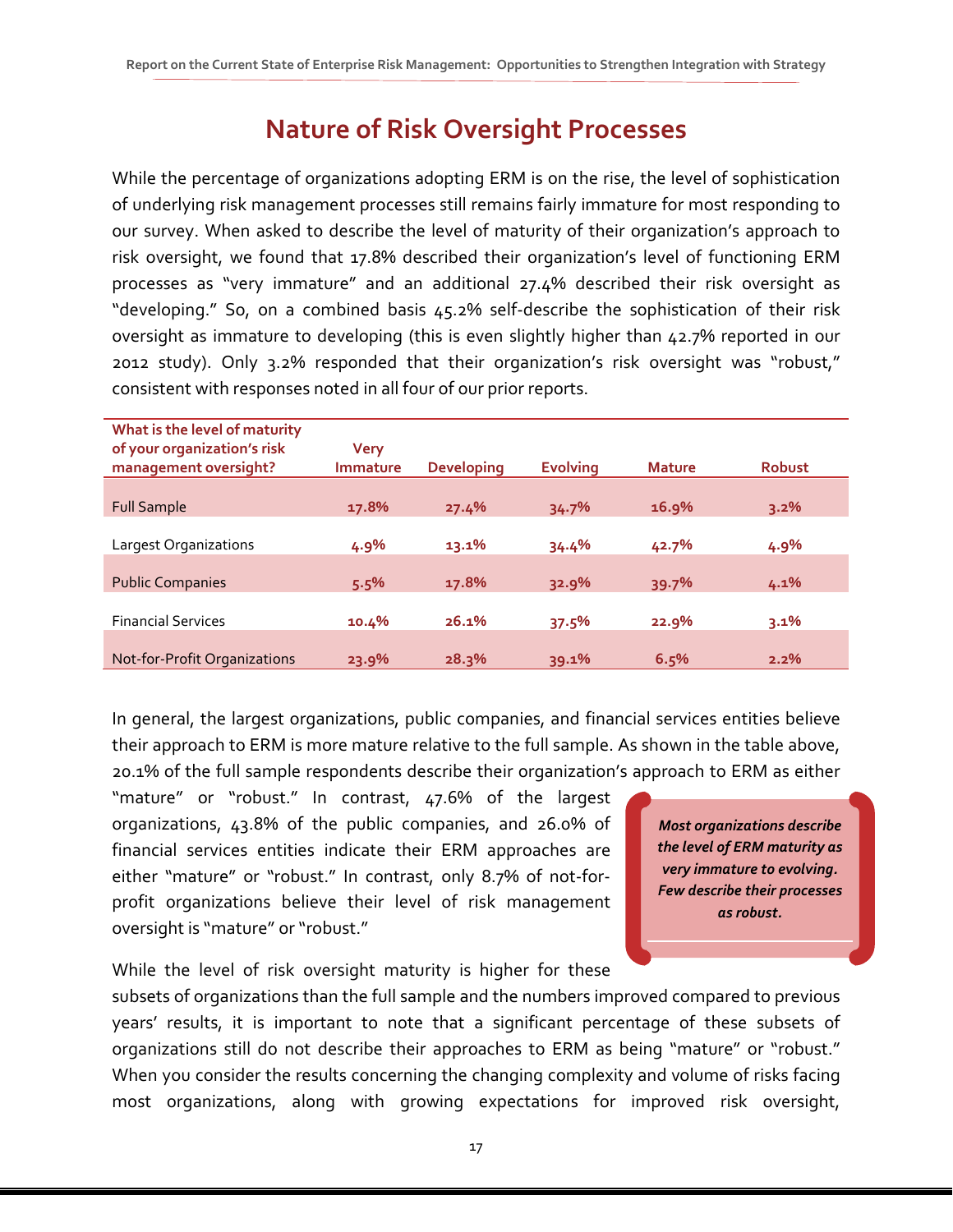opportunities remain for all types of organizations to increase the level of their enterprise-wide risk management maturity.

Most organizations in the full sample (70.3%) do not have a formal policy statement regarding its enterprise-wide approach to risk management. The presence of a formal policy is more common in the largest organizations (55.7%), public companies (50.7%), and financial services entities (51.6%). Not-for-profit organizations are least likely to have a formal policy in place.

| <b>Percentage of Respondents</b>                                                           |                       |                                                         |                                   |                                     |                                               |
|--------------------------------------------------------------------------------------------|-----------------------|---------------------------------------------------------|-----------------------------------|-------------------------------------|-----------------------------------------------|
|                                                                                            | Full<br><b>Sample</b> | Largest<br><b>Organizations</b><br>(Revenues<br>> \$1B) | <b>Public</b><br><b>Companies</b> | <b>Financial</b><br><b>Services</b> | <b>Not-For-Profit</b><br><b>Organizations</b> |
| Has formal policy statement<br>regarding enterprise-wide<br>approach to risk<br>management | 29.7%                 | 55.7%                                                   | 50.7%                             | 51.6%                               | 8.7%                                          |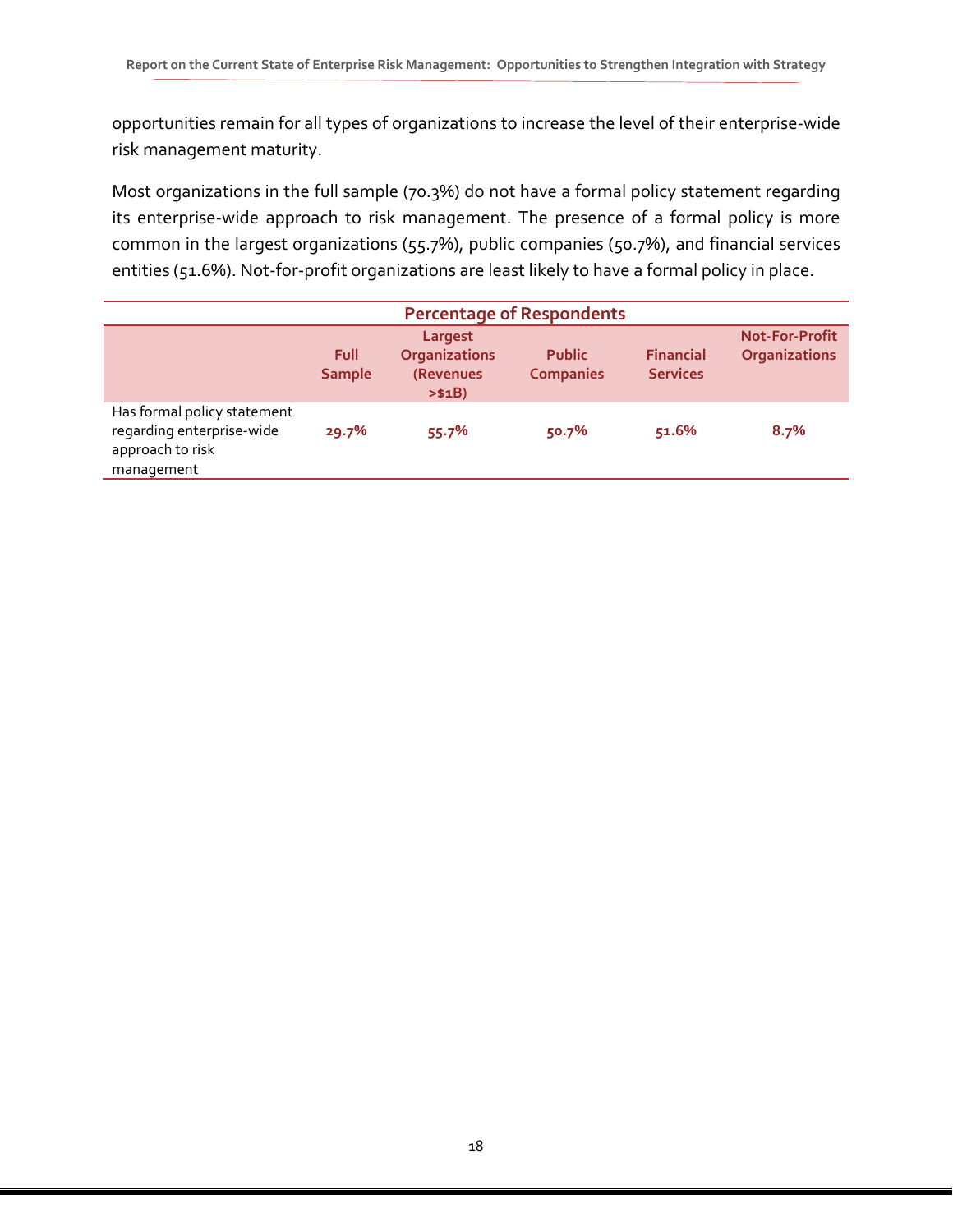# **Risk Oversight Leadership**

While we observed some increase since our first year of the survey (2009) in the percentage of firms formally designating an individual to serve as the Chief Risk Officer (CRO) or equivalent senior risk executive, it appears that the trend does not continue to move upwards. As illustrated by the bar chart below, 31.0% of organizations responding indicated that they have made that kind of designation, compared to the 37.7% reported in 2012, 24.3% reported in 2011, 23.0% reported in 2010, and 17.8% reported in 2009.



Financial services organizations are more likely to have designated an individual to serve as CRO or equivalent, with more than half of those organizations doing so. A good number of the largest organizations and public companies have also pinpointed individuals to serve in those capacities.

|                                                                       |                       |                                                         | <b>Percentage of Respondents</b>  |                                     |                                               |
|-----------------------------------------------------------------------|-----------------------|---------------------------------------------------------|-----------------------------------|-------------------------------------|-----------------------------------------------|
|                                                                       | Full<br><b>Sample</b> | Largest<br><b>Organizations</b><br>(Revenues<br>> \$1B) | <b>Public</b><br><b>Companies</b> | <b>Financial</b><br><b>Services</b> | <b>Not-For-Profit</b><br><b>Organizations</b> |
| Percentage designating<br>individual to serve as CRO or<br>equivalent | 31.0%                 | 42.6%                                                   | 45.2%                             | 53.1%                               | 17.4%                                         |

For firms with a chief risk officer position, the individual to whom the CRO most often reports is the CEO or President (49.5% of the instances for the full sample). Interestingly, for 26.2% of the organizations with a CRO position, the individual reports formally to the board of directors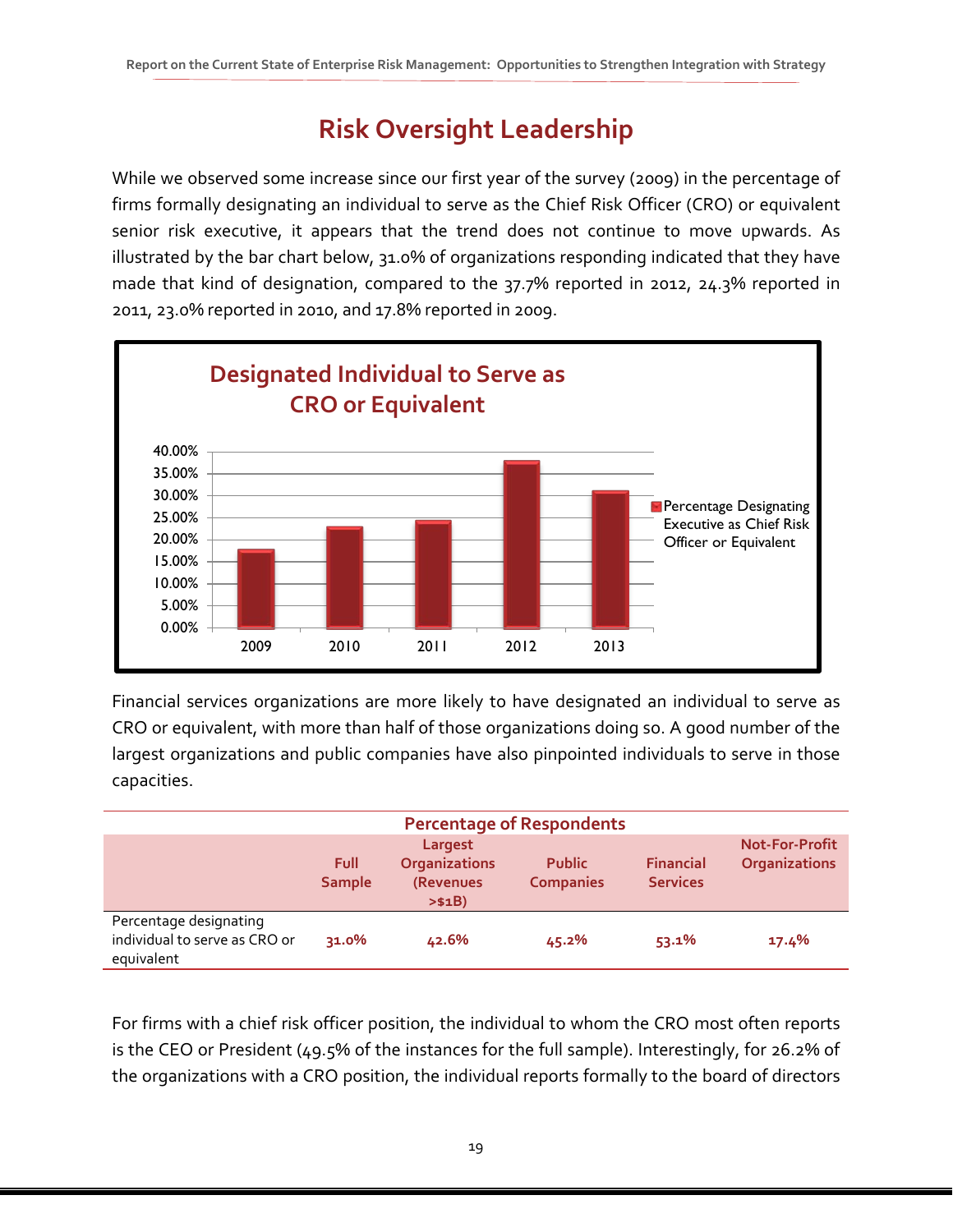or its audit committee while an additional 15.9% report to the chief financial officer. These lines of reporting are similar to what we noted in our prior year reports.

When you examine the largest organizations, public companies, and financial services entities separately,

*Financial services entities are more likely to appoint individuals to serve as Chief Risk Officer (CRO) or equivalent than other organizations.*

there are some notable differences as shown in the table below. Direct reporting to the CEO and/or President is most common for financial services firms and not-for-profit organizations.

|                                                 |                              |                                                         | <b>Percentage of Respondents</b>  |                                     |                                        |
|-------------------------------------------------|------------------------------|---------------------------------------------------------|-----------------------------------|-------------------------------------|----------------------------------------|
| To Whom Does the CRO<br><b>Formally Report?</b> | <b>Full</b><br><b>Sample</b> | Largest<br><b>Organizations</b><br>(Revenues<br>> \$1B) | <b>Public</b><br><b>Companies</b> | <b>Financial</b><br><b>Services</b> | Not-for-Profit<br><b>Organizations</b> |
| Board of Directors or<br>Committee of the Board | 26.2%                        | 19.2%                                                   | $21.2\%$                          | 31.4%                               | 22.2%                                  |
| Chief Executive Officer or<br>President         | 49.5%                        | 34.6%                                                   | 39.4%                             | 47.1%                               | 77.8%                                  |
| <b>Chief Financial Officer</b>                  | 15.9%                        | 26.9%                                                   | 21.2%                             | 11.8%                               | $0.0\%$                                |

Similar to our observation that just under one-third of organizations are designating an executive to lead the risk oversight function (either as CRO or equivalent) in 2013, we also observed that a decreasing number of organizations have a management-level risk committee or equivalent. For 2013, 43.0% of the full sample has a risk committee as compared to 48.6% in 2012, 34.5% in 2011, 30% in 2010, and 22% in 2009.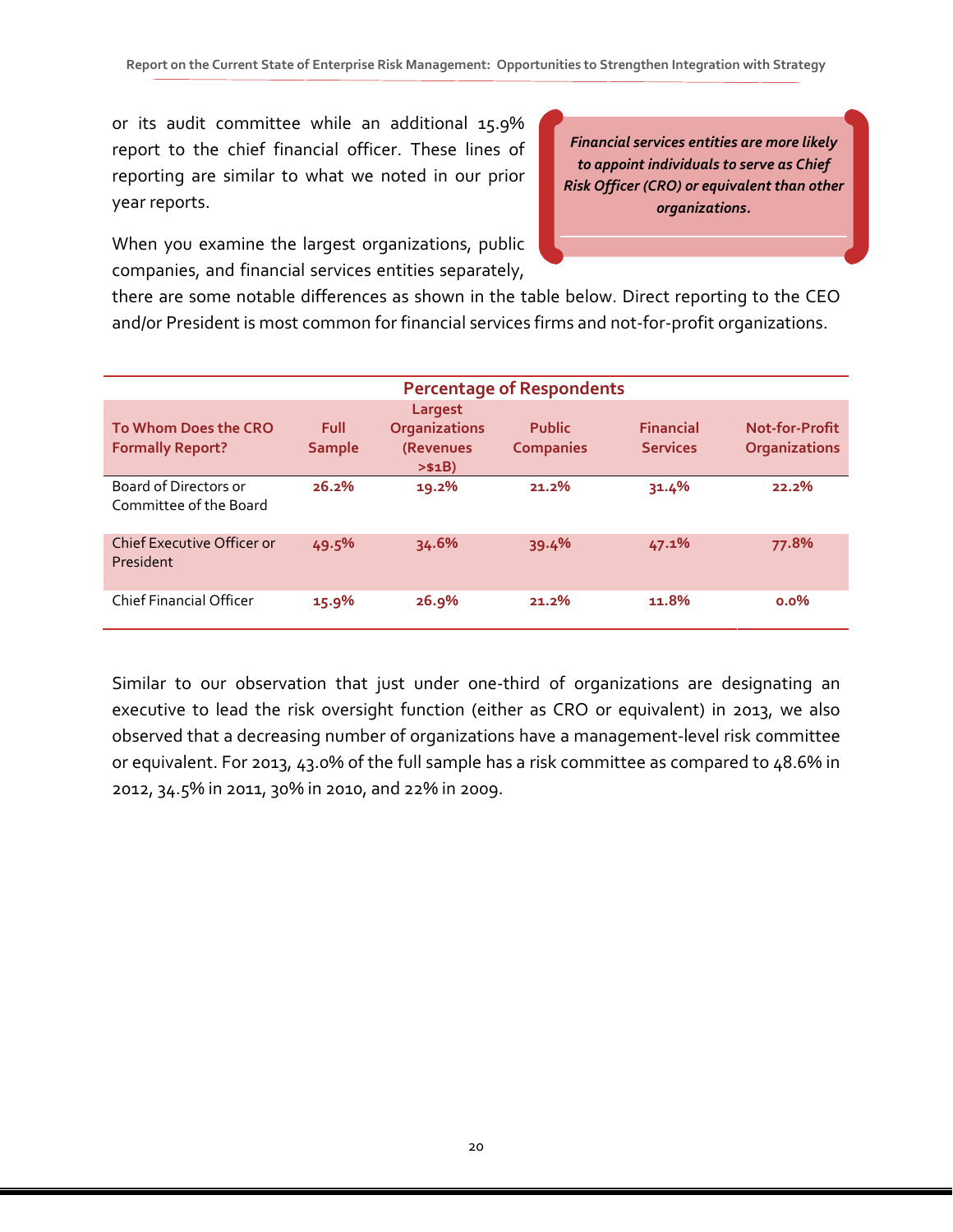

The presence of an internal risk committee was noticeably more likely to be present in the largest organizations, public companies, and financial services entities where 70.5%, 63.0%, and 63.2%, respectively, of those organizations had an internal risk committee. These findings are, again, somewhat lower than what we observed in our 2012 report where 80.2% of the largest organizations, 71.8% of public companies, and 73.8% of financial services organizations had management-level risk committees.

For the organizations with a formal executive risk oversight committee, those committees met most often (42.6% of the time) on a quarterly basis, with an additional 24.3% of the risk committees meeting monthly. These results did not differ notably for the subsets of largest organizations, public companies, or financial services entities.

The officer most likely to serve on the executive risk committee is the chief financial officer (CFO) who serves on 87.0% of the risk committees that exist among organizations represented in our survey. The CEO/President serves on 73.3% of the risk committees while the chief operating officer serves on 58.2% of the risk committees. In about half of the organizations surveyed, the general counsel and the internal audit officer also sit on the risk committee along with other executives from different positions.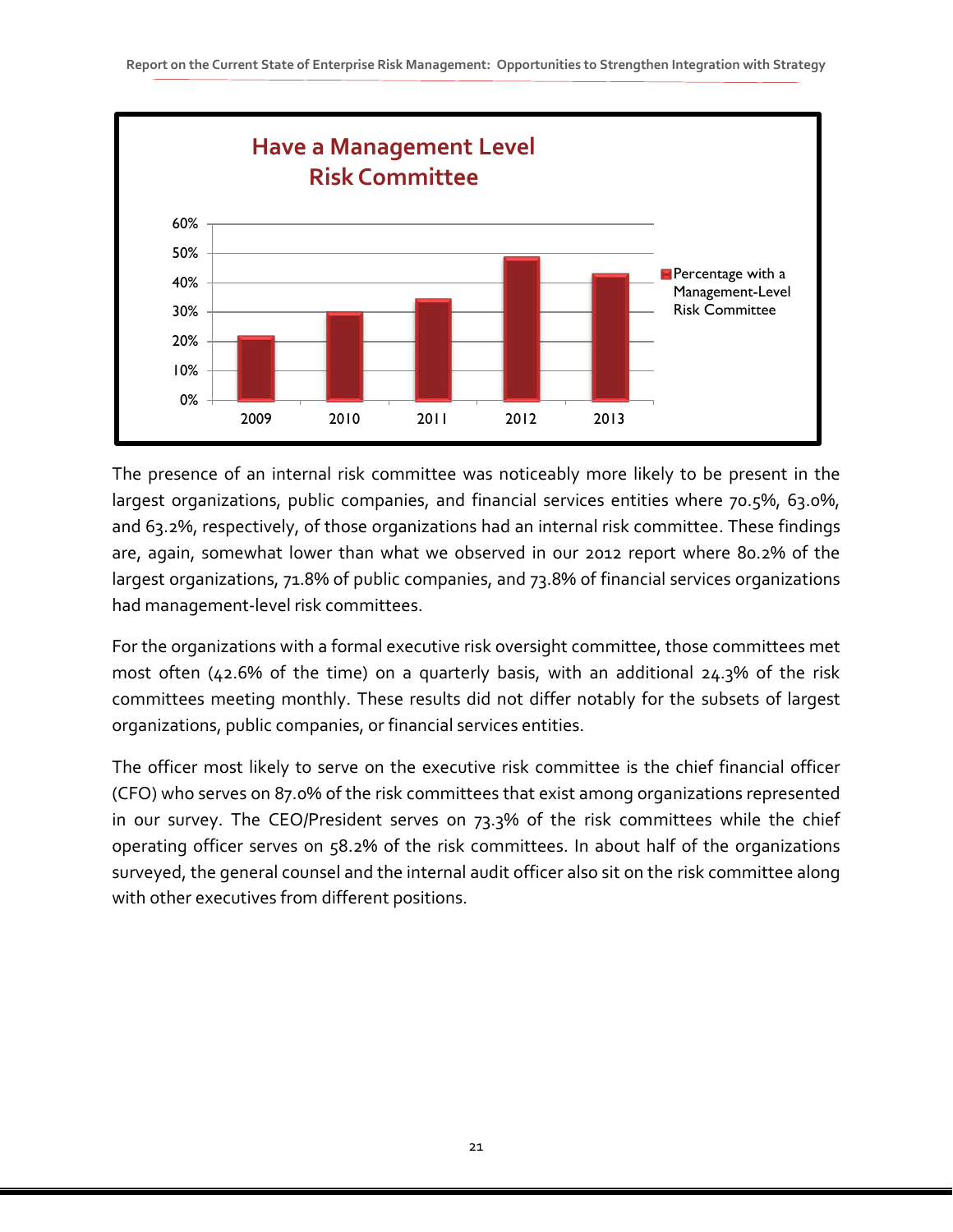# **Techniques to Identify and Assess Risks**

The number of organizations that maintain inventories of risks at the enterprise level remained practically the same over the last year, as illustrated by the bar graph below. Despite that, the percentage has increased significantly when looking at the last five years. While only 19.6% of organizations did so in 2009, by 2013 just under 40% of organizations claim to be maintaining an inventory of risks at the enterprise level.



A greater percentage of large organizations, public companies, and financial services firms maintain risk inventories at the enterprise level as shown below. Fewer not-for-profit organizations do so.

| <b>Percentage of Respondents</b>                                    |                       |                                                         |                                   |                                     |                                               |  |
|---------------------------------------------------------------------|-----------------------|---------------------------------------------------------|-----------------------------------|-------------------------------------|-----------------------------------------------|--|
|                                                                     | Full<br><b>Sample</b> | Largest<br><b>Organizations</b><br>(Revenues<br>> \$1B) | <b>Public</b><br><b>Companies</b> | <b>Financial</b><br><b>Services</b> | <b>Not-For-Profit</b><br><b>Organizations</b> |  |
| Percentage that maintain<br>risk inventories at enterprise<br>level | 37.4%                 | 72.1%                                                   | 65.8%                             | 44.3%                               | 26.1%                                         |  |

Just over half (53.8%) of the full sample has formally defined the meaning of the term "risk" for employees to use as they identify and assess key risks. When they do so, about half focus their definition on "downside" risks (threats to the organization) and about half focus on both the "upside" and "downside" of risk. A large majority of the full sample do not provide explicit guidelines or measures to business unit leaders on how to assess the probability and impact of a risk event (72.7% and 71.1%, respectively). We found similar results for not-for-profit organizations. However, consistent with 2012 about half of the largest organizations and public companies provide explicit guidelines or measures to business unit leaders for them to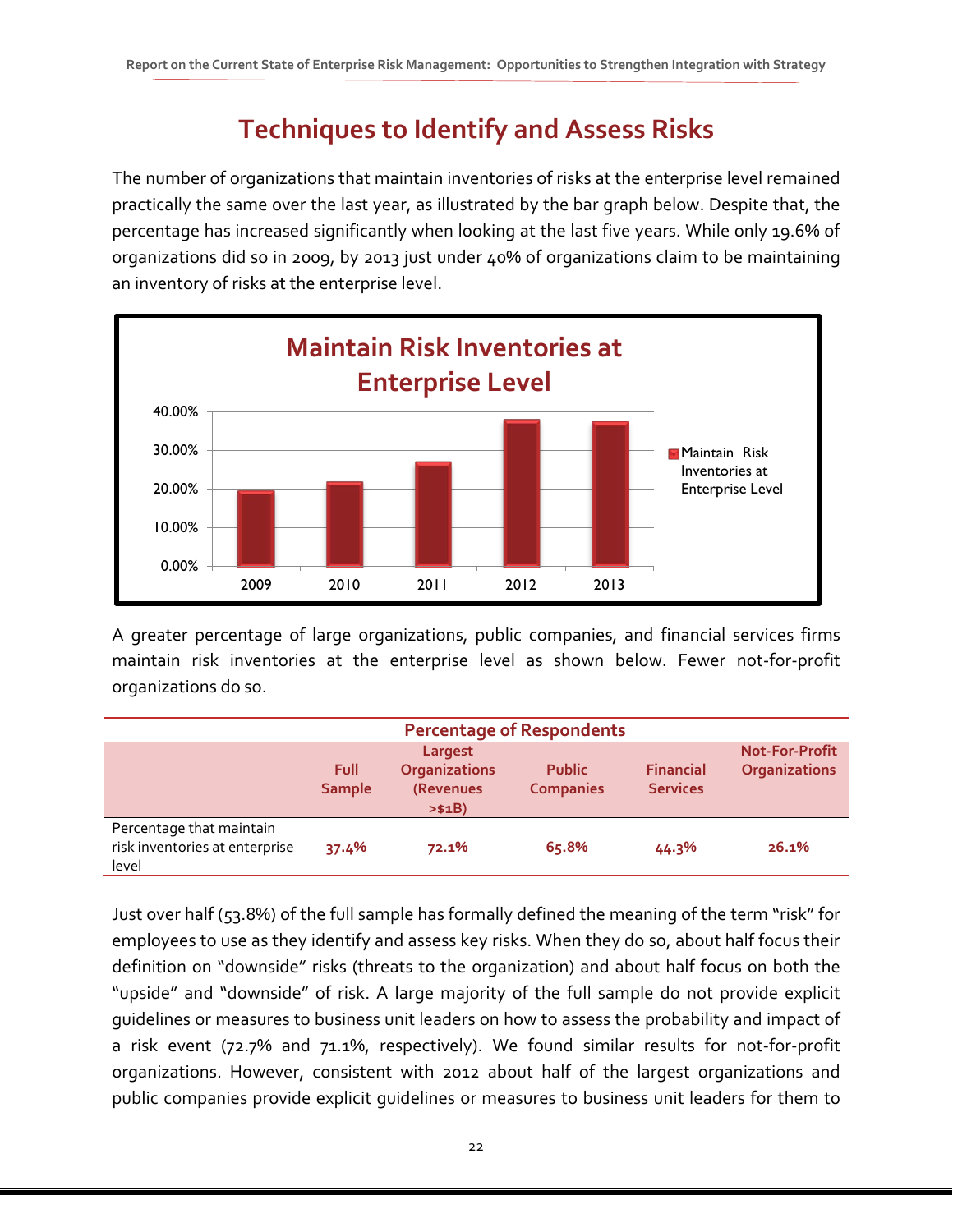use when assessing risk probabilities and impact. Among financial services, 37.9% and 41.7% provide guidelines for assessing risk probabilities and impact, respectively.

We also asked whether organizations go through a dedicated process to update their key risk inventories. As shown in the table below, there is substantial variation as to whether they go through an update process. But, when they do update their risk inventories, it is generally done annually, although a noticeable percentage of organizations update their risk inventories quarterly. Not-for-profit organizations are less likely to be going through a process to update their risk inventories.

| <b>Percentage of Respondents</b> |               |                      |                  |                  |                       |  |  |
|----------------------------------|---------------|----------------------|------------------|------------------|-----------------------|--|--|
| <b>Frequency of Going</b>        |               | Largest              |                  |                  |                       |  |  |
| <b>Through Process to</b>        | <b>Full</b>   | <b>Organizations</b> | <b>Public</b>    | <b>Financial</b> | <b>Not-for-Profit</b> |  |  |
| <b>Update Key Risk</b>           | <b>Sample</b> | (Revenues > \$1B)    | <b>Companies</b> | <b>Services</b>  | <b>Organizations</b>  |  |  |
| <b>Inventories</b>               |               |                      |                  |                  |                       |  |  |
| Not at all                       | 37.2%         | 9.8%                 | 9.6%             | 20.8%            | 54.3%                 |  |  |
| Annually                         | 37.5%         | 59.0%                | 52.1%            | 47.9%            | 39.1%                 |  |  |
| Semi-Annually                    | 7.9%          | 11.5%                | 11.0%            | 6.3%             | 2.3%                  |  |  |
| Quarterly                        | 12.1%         | 11.5%                | 21.9%            | 18.8%            | 4.3%                  |  |  |
| Monthly, Weekly, or Daily        | 5.3%          | 8.2%                 | 5.4%             | 6.2%             | $0.0\%$               |  |  |

Almost three-fourths of the large organizations (70.5%) and public companies (71.2%) have a standardized process or template for identifying and assessing risks, while 55.2% of the financial services organizations have those kinds of procedures in place. In contrast, only 19.6% of not-for-profit organizations structure their risk identification and assessment processes in that manner.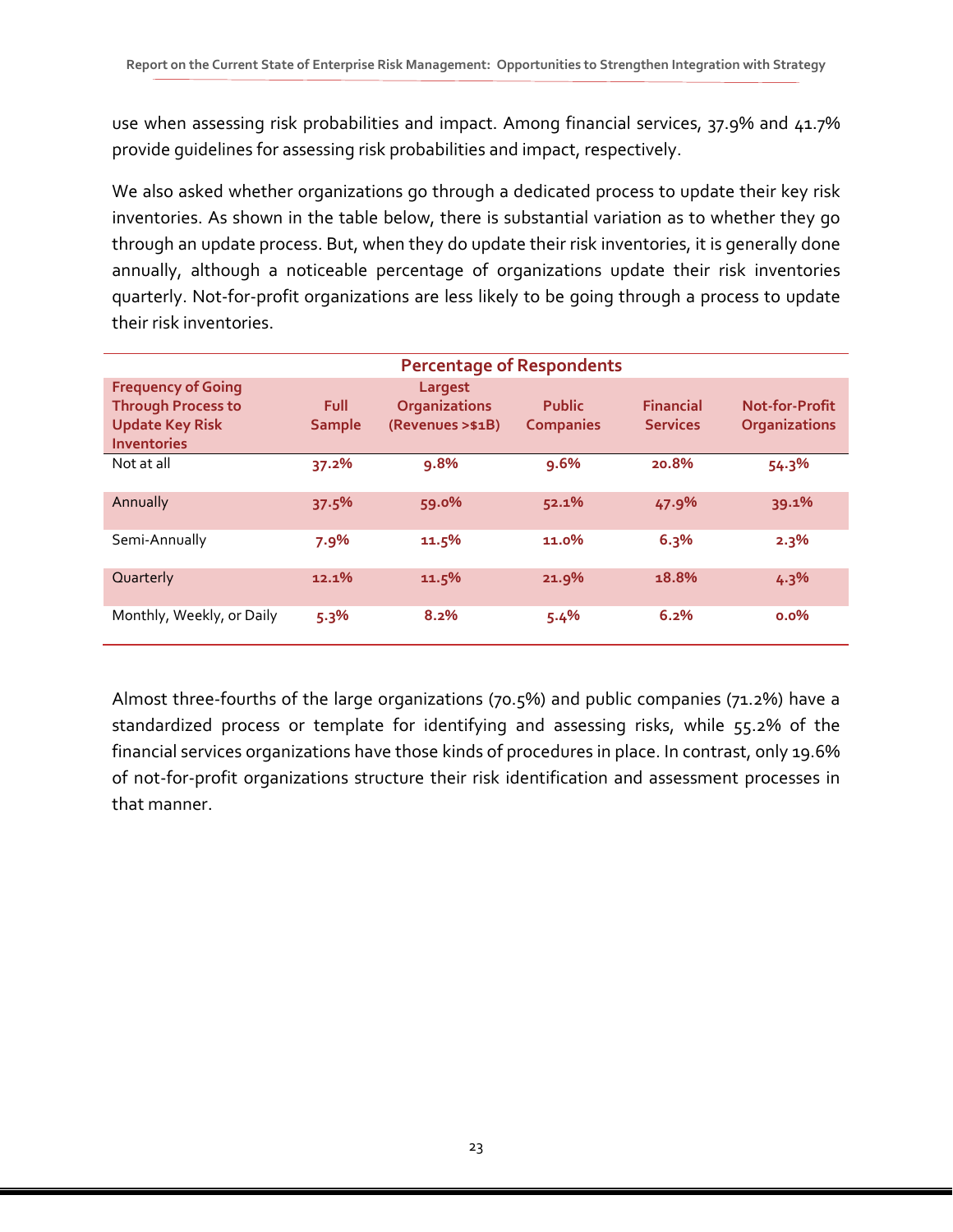# **Communicating Information On Key Risks**

We asked respondents about their current stage of risk management processes and reporting procedures. Just under half (45.1%) either have no structured process for identifying and reporting top risk exposures to the board or they track risks by silos with minimal reporting of aggregate risk exposures to the board. An additional 28.4% describe their risk management processes as informal and unstructured with *ad hoc* reporting of aggregate risk exposures to the board.

Interestingly, however, just below 30% of the full sample believe their enterprise risk oversight processes are systematic, robust, and repeatable with regular reporting of top risk exposures to the board. This percentage is similar to the results reported in our 2012 report.

|                                                                                                                         |                       |                                                         | <b>Percentage of Respondents</b>  |                                     |                                               |
|-------------------------------------------------------------------------------------------------------------------------|-----------------------|---------------------------------------------------------|-----------------------------------|-------------------------------------|-----------------------------------------------|
| Percentage who describe<br>their ERM implementation<br>as                                                               | Full<br><b>Sample</b> | Largest<br><b>Organizations</b><br>(Revenues<br>> \$1B) | <b>Public</b><br><b>Companies</b> | <b>Financial</b><br><b>Services</b> | <b>Not-For-Profit</b><br><b>Organizations</b> |
| "Our process is systematic,<br>robust, and repeatable with<br>regular reporting of top risk<br>exposures to the board." | 26.6%                 | 55.7%                                                   | 57.5%                             | 37.9%                               | 15.2%                                         |

Thus, while a noticeable majority of organizations do not claim to have systematic, robust, and repeatable ERM processes with regular reporting to the board, the trends suggest that more organizations are moving in that direction over time. As demonstrated by the data in the table above, a noticeably higher percentage of large organizations, public companies, and financial services organizations believe they have a systematic, robust, and repeatable ERM process.

There is notable variation across organizations of different sizes and types in how key risks are communicated by business unit leaders to senior executives. According to the data in the table on the next page, the majority (66.3%) of organizations communicate key risks merely on an *ad hoc* basis at management meetings. Only 33.7% of the organizations surveyed scheduled agenda time to

*The majority of organizations communicate risk information to senior executives on an ad hoc basis versus scheduling agenda time to discuss risks at management meetings.*

discuss key risks at management meetings. The percentage of organizations scheduling agenda discussions about risks at management meetings has been relatively flat over the last five years we have tracked this data point (33.7% in 2013, 33.3% in 2012, 32.9% in 2011, 29% in 2010 and 2009). The communication of key risks is more likely to be scheduled for discussion at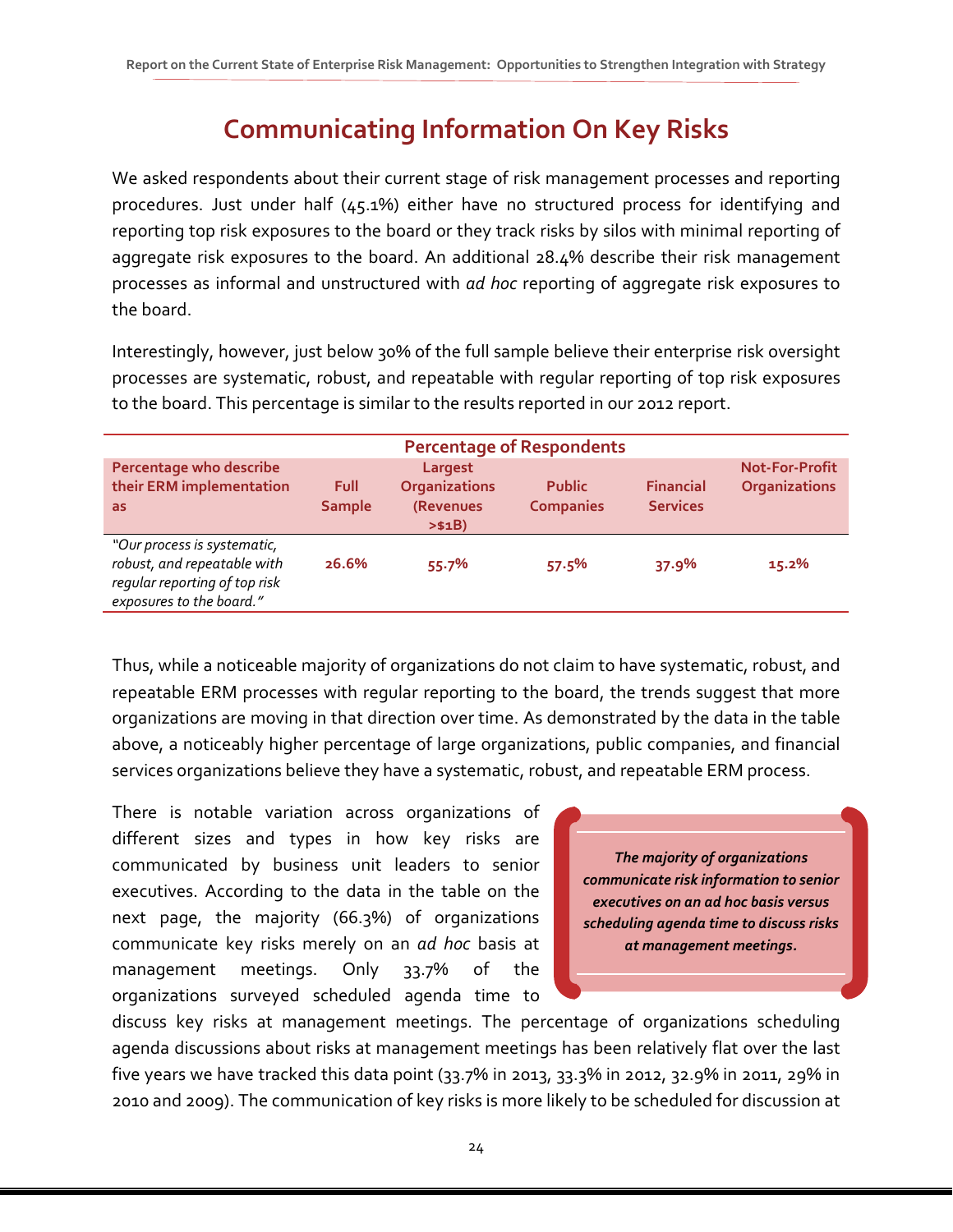management meetings for the largest organizations or financial services organizations, as shown on the next page. Written reports prepared on a monthly, quarterly, or annual basis are most likely to be prepared by the largest organizations, public companies, and financial services organizations. The largest organizations are more likely to enter risk data into a risk management database at least quarterly.

|                                                                                      | <b>Percentage of Respondents</b> |                                                         |                                   |                                     |                                        |  |
|--------------------------------------------------------------------------------------|----------------------------------|---------------------------------------------------------|-----------------------------------|-------------------------------------|----------------------------------------|--|
| How are risks<br>communicated from<br>business unit leaders to<br>senior executives? | <b>Full</b><br><b>Sample</b>     | Largest<br><b>Organizations</b><br>(Revenues<br>> \$1B) | <b>Public</b><br><b>Companies</b> | <b>Financial</b><br><b>Services</b> | Not-for-Profit<br><b>Organizations</b> |  |
| <b>Ad hoc</b> discussions at<br>management meetings                                  | 66.3%                            | 52.2%                                                   | 55.7%                             | 59.6%                               | 80.0%                                  |  |
| Scheduled agenda discussion<br>at management meetings                                | 33.7%                            | 47.5%                                                   | 42.9%                             | 42.6%                               | 26.7%                                  |  |
| Written reports prepared<br>either monthly, quarterly, or<br>annually                | 36.5%                            | 67.8%                                                   | 71.4%                             | 58.5%                               | 15.6%                                  |  |
| Risk data is entered into a<br>risk management database<br>at least quarterly        | 10.2%                            | 18.7%                                                   | 20.0%                             | 12.9%                               | 2.2%                                   |  |

Note: Respondents could select more than one choice. Thus, the sum of the percentages exceeds 100%.

Overall, there seems to be room for improvement in the nature of risk information being reported to senior executives. Almost half (44.1%) of our respondents admitted that they were "not at all satisfied" or were "minimally" satisfied with the nature and extent of the reporting of key risk indicators to senior executives. Similar levels of dissatisfaction, 43.0% and 43.4%, were observed in our 2012 and 2011 reports, respectively. In contrast, only 28.8% are "mostly satisfied" or "very satisfied" with the nature and extent of reporting of key risk indicators to senior executives.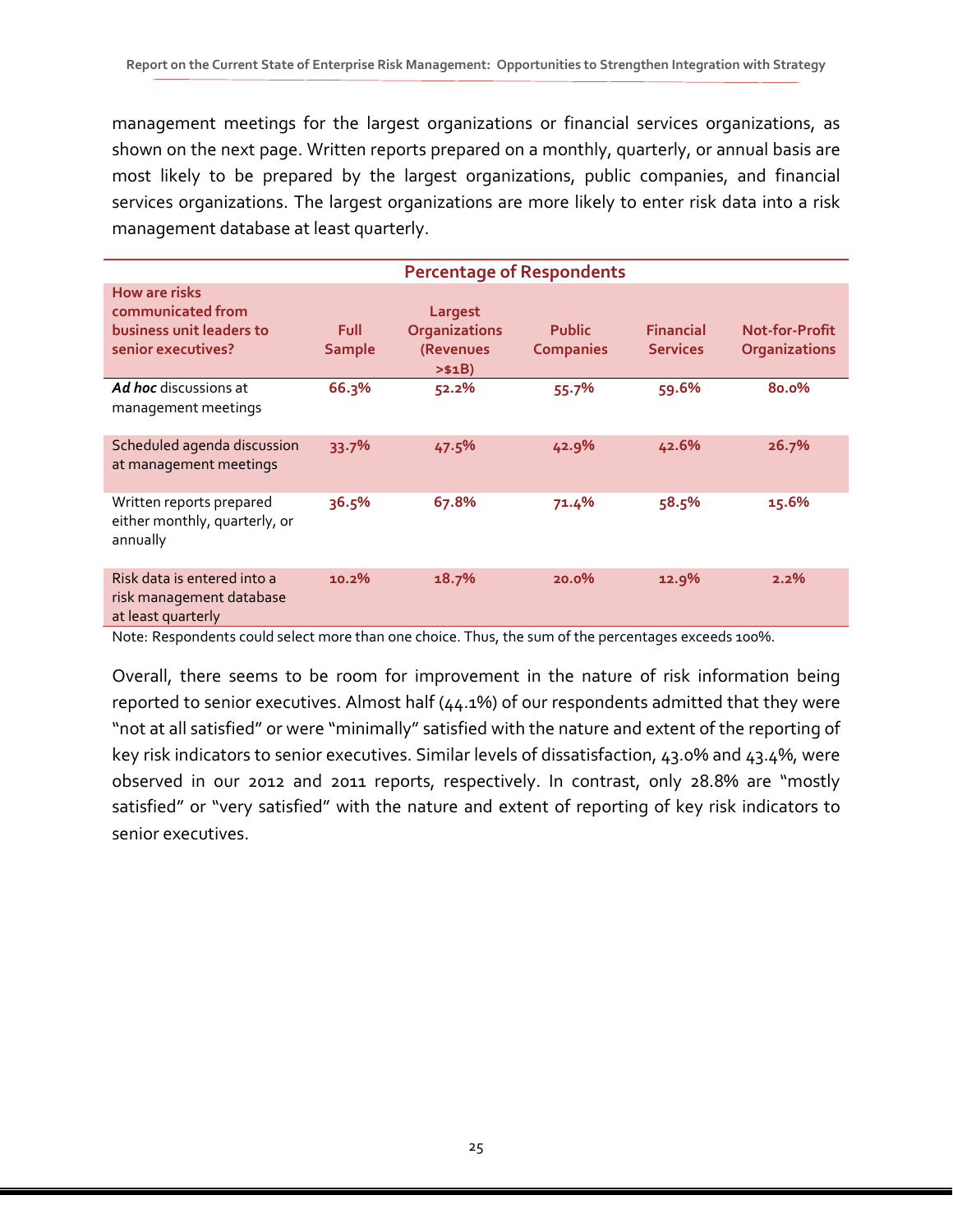

Results are very different, however, for the largest organizations where almost half (42.6%) of the respondents are mostly satisfied or very satisfied with the nature and extent of reporting of key risk indicators to senior executives regarding the entity's top risk exposures. Just over onethird of public companies and financial services organizations report those levels of satisfaction

with this type of reporting. Levels of satisfaction are lowest for not-for-profits where 47.8% are not-at-all or only minimally satisfied with the nature and extent of their reporting of key risk indicators, which actually represents a noticeable improvement compared to 62.7% in 2012.

*Over half of the respondents are dissatisfied with the nature and extent of reporting of key risk indicators to senior executives regarding the entity's top risk exposures.*

For the subset of publicly traded companies, we

asked about the extent to which the organization's public disclosures of risks in their Form 10-K filing had increased in the past five years. We found that almost one-third (29.6%) believed their disclosures had changed "mostly" while an additional 18.3% believed their disclosures had changed "extensively." We find these rates of change in disclosure noteworthy given that those same organizations indicated that the extent to which the volume and complexity of risks had increased over the past five years was "mostly" for 31.5% and "extensively" for 24.7%. Thus, the realization that the organization's risk profile has changed is also affecting its risk disclosures in the Form 10-K.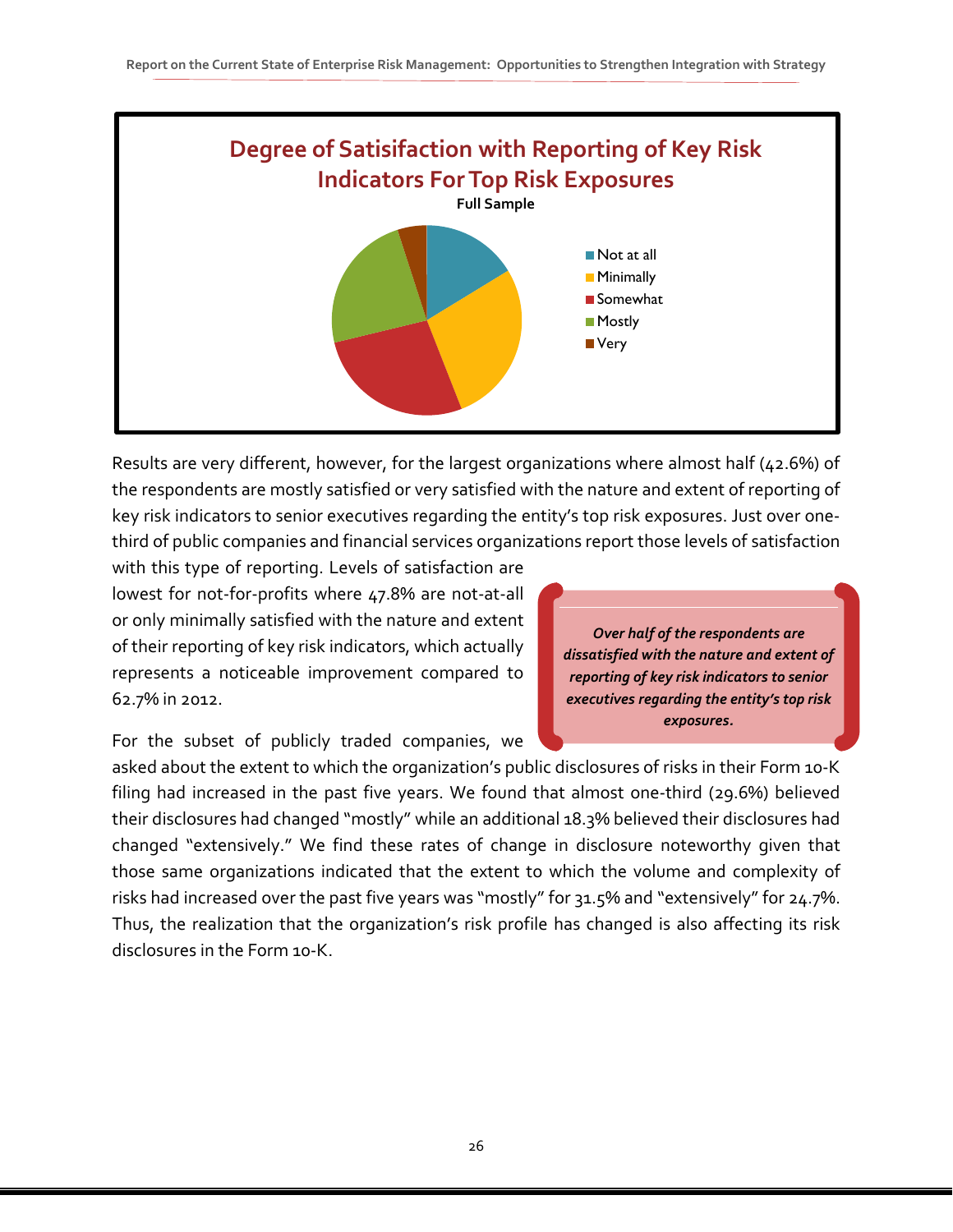### **Board of Director Involvement in Enterprise Risk Oversight**

Regulators and other corporate governance proponents have placed a number of expectations on boards for effective risk oversight. The New York Stock Exchange (NYSE) Governance Rules place responsibility for risk oversight on the audit committee, while credit rating agencies, such as Standard & Poor's, evaluate the engagement of the board in risk oversight as part of their credit rating assessments. The SEC requires boards of public companies to disclose in proxy statements to shareholders the board's role in risk oversight, and the Dodd-Frank legislation imposes requirements for boards of the largest financial institutions to create board-level risk committees. While many of these are targeted explicitly to public companies, expectations are gradually being recognized as best practices for board governance causing a trickle-down effect on all types of organizations, including not-for-profits.

To shed some insight into current practices, we asked respondents to provide information about how their organization's board of directors has delegated risk oversight to board level committees. We found that only 41.4% of the respondents in the full sample indicated that

*Just under half of the boards in the full sample have formally assigned risk oversight responsibilities to a board committee; however, board delegation to a committee is noticeably more common for the largest organizations, public companies, and financial services organizations.*

their boards have formally assigned risk oversight responsibility to a board committee. This is noticeably different from the largest organizations, public companies, and financial services organizations where 71.2%, 68.6%, and 63.8% respectively, of those organizations' boards have assigned to a board committee formal responsibility for overseeing management's risk assessment and risk management processes. For those boards that have assigned formal risk oversight to a committee, most (54.9%) are assigning that task to the audit committee. About a

quarter of firms assign oversight to a risk committee. The largest organizations and public companies are most likely to assign that to the audit committee.

| <b>Percentage of Respondents</b>                                                                                       |                              |                                                         |                                   |                                     |                                               |  |  |  |
|------------------------------------------------------------------------------------------------------------------------|------------------------------|---------------------------------------------------------|-----------------------------------|-------------------------------------|-----------------------------------------------|--|--|--|
| If board delegates formal<br>responsibility of risk oversight<br>to a subcommittee, which<br>committee is responsible? | <b>Full</b><br><b>Sample</b> | Largest<br><b>Organizations</b><br>(Revenues<br>> \$1B) | <b>Public</b><br><b>Companies</b> | <b>Financial</b><br><b>Services</b> | <b>Not-for-Profit</b><br><b>Organizations</b> |  |  |  |
| Audit committee                                                                                                        | 54.9%                        | 77.3%                                                   | 74.5%                             | 53.2%                               | 47.1%                                         |  |  |  |
| Risk committee                                                                                                         | 21.7%                        | 18.2%                                                   | 17.6%                             | $29.0\%$                            | 17.6%                                         |  |  |  |
| Executive committee                                                                                                    | $15.4\%$                     | 2.3%                                                    | $2.0\%$                           | 9.7%                                | 23.5%                                         |  |  |  |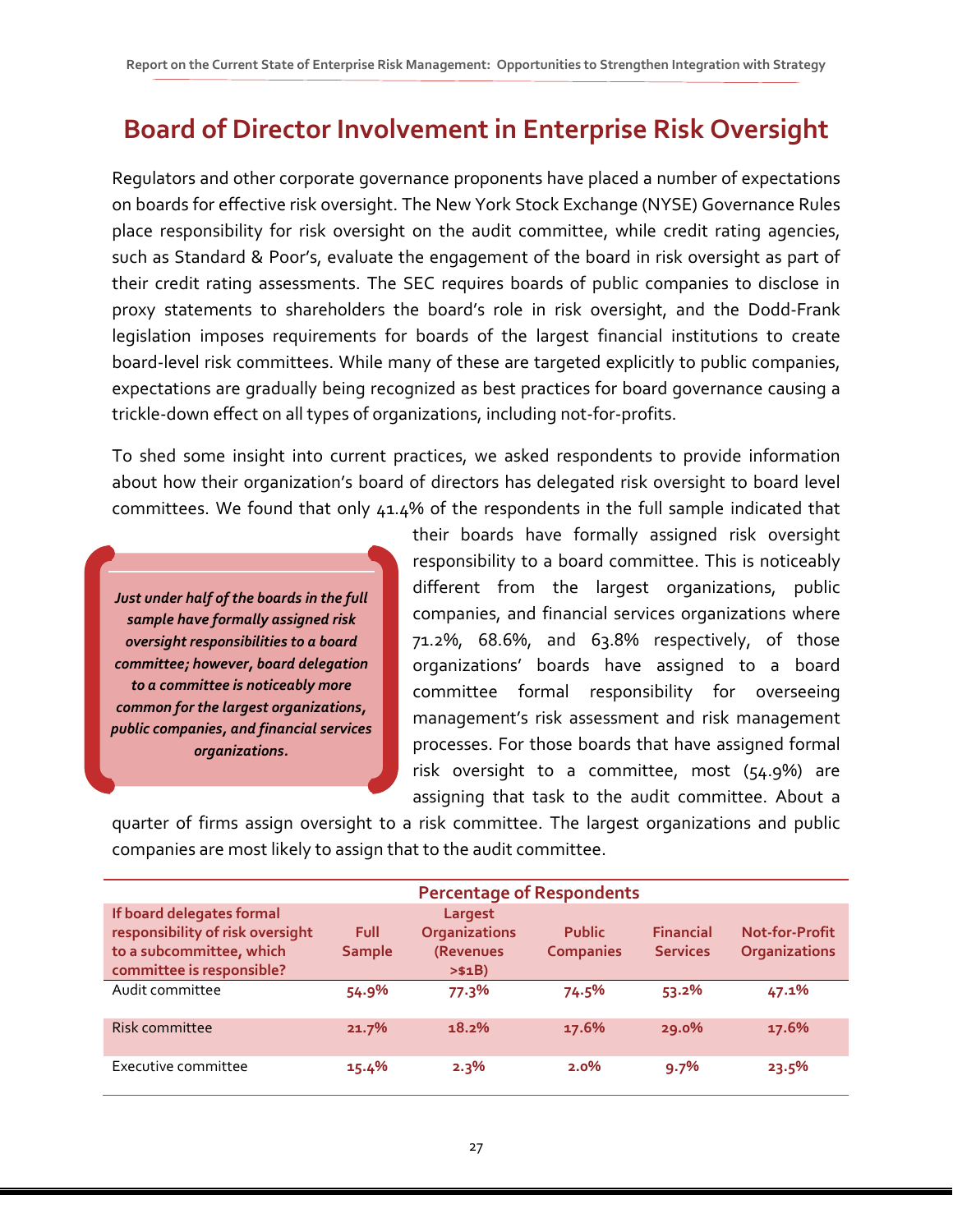In light of these formal committee assignments for oversight of the enterprise's risk management processes, we asked to what extent the full board reviews and discusses in a specific meeting the top risk exposures facing the organizations. Surprisingly, just over half (57.4%) of those in the full sample indicate that the full board has those discussions on a formal basis. However, as shown by the table below, boards of the largest organizations, public companies and financial services organizations are much more likely to discuss in a specific meeting the top risk exposures facing the organization.

| <b>Percentage of Respondents</b>                                                                                       |                       |                                                         |                                   |                                     |                                        |  |  |
|------------------------------------------------------------------------------------------------------------------------|-----------------------|---------------------------------------------------------|-----------------------------------|-------------------------------------|----------------------------------------|--|--|
| <b>Percentage of organizations</b><br>where the                                                                        | Full<br><b>Sample</b> | Largest<br><b>Organizations</b><br>(Revenues<br>> \$1B) | <b>Public</b><br><b>Companies</b> | <b>Financial</b><br><b>Services</b> | <b>Not-for-Profit</b><br>Organizations |  |  |
| Board of Directors reviews and<br>discusses in a specific meeting<br>the top risk exposures facing<br>the organization | 57.4%                 | 73.8%                                                   | 76.7%                             | 71.6%                               | 34.8%                                  |  |  |

As illustrated by the graph below, just under half of the organizations provide a formal report at least annually to the board of directors or one of its committees describing the entity's top risk exposures. However, this number still represents a significant increase over the last five years. In 2009, we found that 26.3% of organizations provided that kind of information to the board at least annually. By 2013, that had risen to 47.5% of organizations surveyed.



As illustrated by the chart on the next page, an overwhelming percentage (85.0%) of large organizations and public companies (84.9%) formally report top risk exposures to the board of directors or one of its committees at least annually. This is in line with what we found in our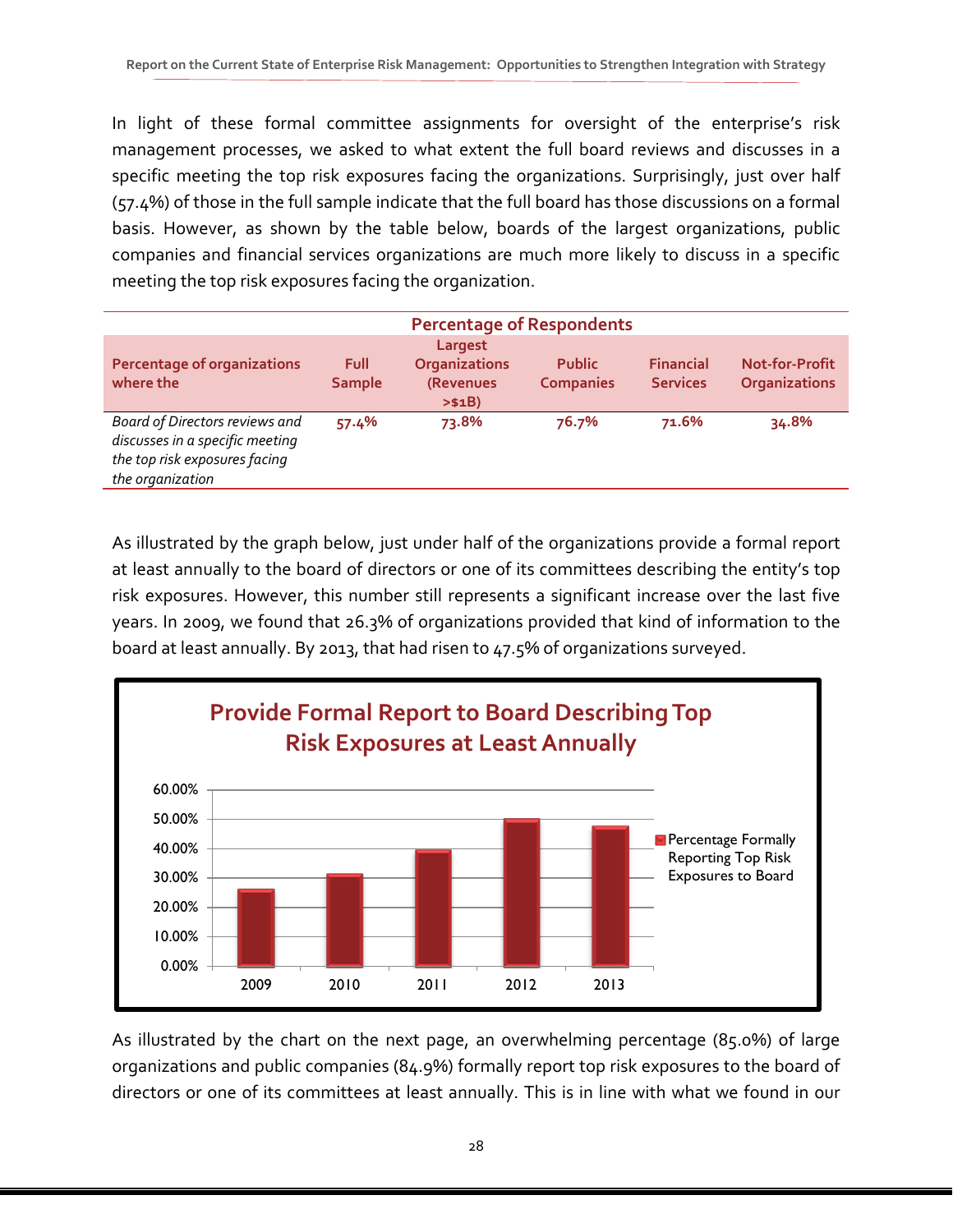2012 study where 85.2% of large organizations and 79.2% of public companies provided those reports to the board. In 2013, just over two-thirds of financial services organizations formally report top risk exposures to the board; however just under one-third of not-for-profit organizations do so.

|                                                                                         |                       |                                                         | <b>Percentage of Respondents</b>  |                                     |                                               |
|-----------------------------------------------------------------------------------------|-----------------------|---------------------------------------------------------|-----------------------------------|-------------------------------------|-----------------------------------------------|
|                                                                                         | Full<br><b>Sample</b> | Largest<br><b>Organizations</b><br>(Revenues<br>> \$1B) | <b>Public</b><br><b>Companies</b> | <b>Financial</b><br><b>Services</b> | <b>Not-For-Profit</b><br><b>Organizations</b> |
| Percentage that formally<br>report top risk exposures to<br>the board at least annually | 47.5%                 | 85.0%                                                   | 84.9%                             | 68.1%                               | 30.4%                                         |

We also asked about the number of risk exposures that are typically presented to the board or one of its committees. As illustrated in the table below, about half of the full sample and notfor-profit organizations report less than 5 risk exposures to the board. However, more than two-thirds of the large organizations, public companies, and financial services organizations formally report between 5 and 19 risks to the board.

| <b>Percentage of Respondents</b>                                                                                                                    |                              |                                                                |                                   |                                     |                                               |  |  |
|-----------------------------------------------------------------------------------------------------------------------------------------------------|------------------------------|----------------------------------------------------------------|-----------------------------------|-------------------------------------|-----------------------------------------------|--|--|
| <b>Percentage of organizations</b><br>reporting the following<br>number of risk exposures to<br>the board of directors or one of<br>its committees: | <b>Full</b><br><b>Sample</b> | Largest<br><b>Organizations</b><br><b>(Revenues</b><br>> \$1B) | <b>Public</b><br><b>Companies</b> | <b>Financial</b><br><b>Services</b> | <b>Not-for-Profit</b><br><b>Organizations</b> |  |  |
| Less than $\varsigma$ risks                                                                                                                         | 50.3%                        | 11.7%                                                          | 13.7%                             | 32.6%                               | 65.9%                                         |  |  |
| Between 5 and 9 risks                                                                                                                               | 20.1%                        | 23.3%                                                          | 31.5%                             | 23.9%                               | 15.9%                                         |  |  |
| Between 10 and 19 risks                                                                                                                             | 23.1%                        | 53.3%                                                          | 46.6%                             | 34.8%                               | 11.4%                                         |  |  |
| More than 20 risks                                                                                                                                  | 6.5%                         | 11.7%                                                          | 8.2%                              | 8.7%                                | 6.8%                                          |  |  |

In a separate question, we asked about the extent that the board formally discusses the top risk exposures facing the organization when the board discusses the organization's strategic plan. We found that only 40.4% indicated those discussions about top risk exposures in the context of strategic planning are "mostly" or "extensively." When we separately analyzed this for the largest organizations, public companies, and financial services entities, we did find that those boards were somewhat more likely to integrate their discussions of the top risk exposures as part of their discussion of the organization's strategic plan as documented in the table on the next page.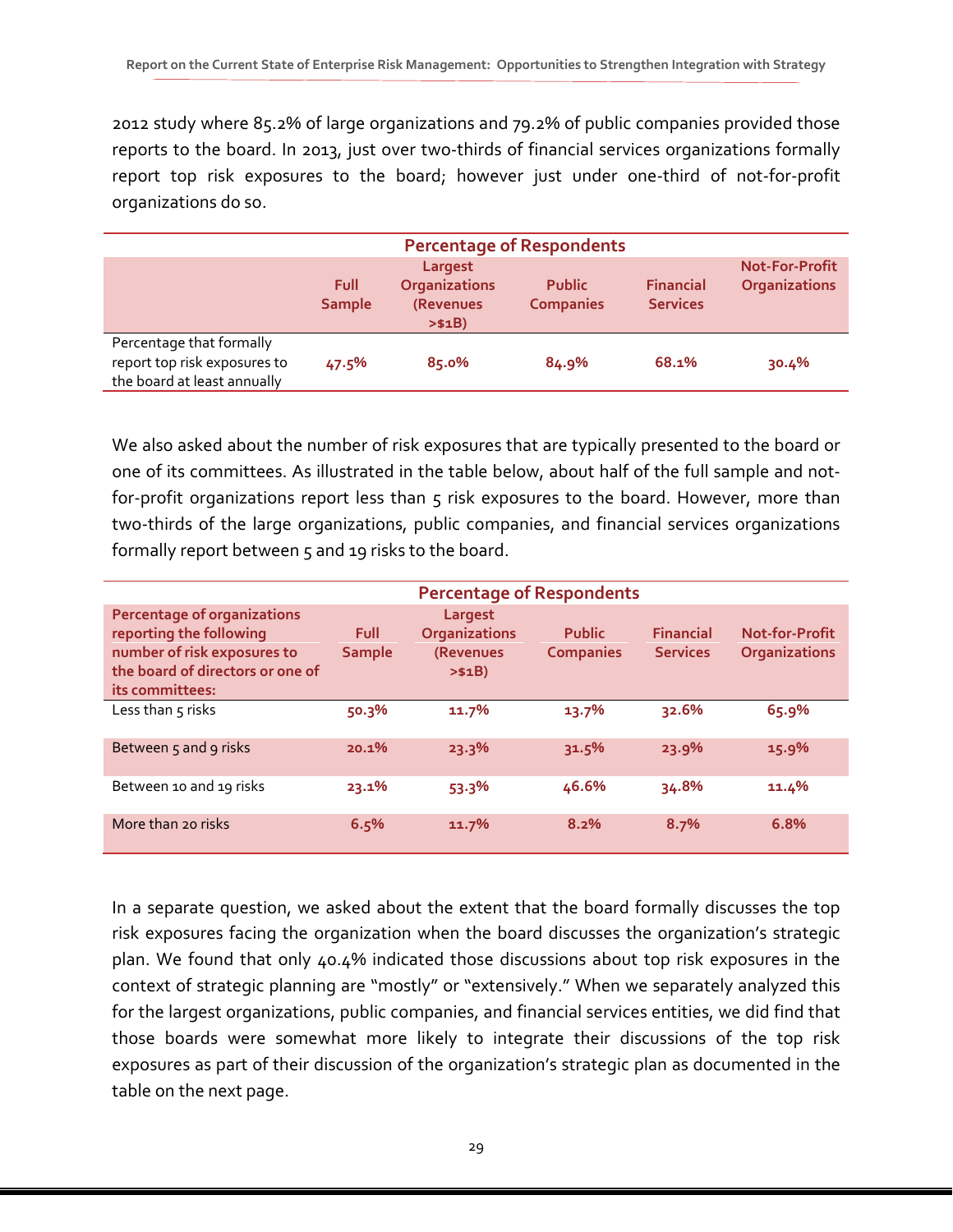| <b>Percentage of Respondents</b>                                                                                                                              |                              |                                                         |                                   |                                     |                                               |  |  |  |
|---------------------------------------------------------------------------------------------------------------------------------------------------------------|------------------------------|---------------------------------------------------------|-----------------------------------|-------------------------------------|-----------------------------------------------|--|--|--|
| <b>Extent to which top risk</b><br>exposures are formally<br>discussed by the Board of<br>Directors when they discuss<br>the organization's strategic<br>plan | <b>Full</b><br><b>Sample</b> | Largest<br><b>Organizations</b><br>(Revenues<br>> \$1B) | <b>Public</b><br><b>Companies</b> | <b>Financial</b><br><b>Services</b> | <b>Not-for-Profit</b><br><b>Organizations</b> |  |  |  |
| "Extensively"                                                                                                                                                 | 12.0%                        | $20.0\%$                                                | 18.1%                             | 14.7%                               | 10.9%                                         |  |  |  |
| "Mostly"                                                                                                                                                      | 28.4%                        | 36.7%                                                   | 30.6%                             | 35.8%                               | 19.6%                                         |  |  |  |
| Combined                                                                                                                                                      | 40.4%                        | 56.7%                                                   | 48.7%                             | 50.5%                               | 30.5%                                         |  |  |  |

Despite the higher percentages of boards that discuss risk exposures in the context of strategic planning for the largest organizations and public companies, the fact that almost half of those organizations are not having these kinds of discussions suggests that there is still room for improvement in how risk oversight efforts and strategic planning are integrated. Given the fundamental relationship between risk and return, it would seem that these kinds of discussions should occur in all organizations. Thus, there appears to be a continued disconnect between the oversight of risks and the design and execution of the organization's strategic plan.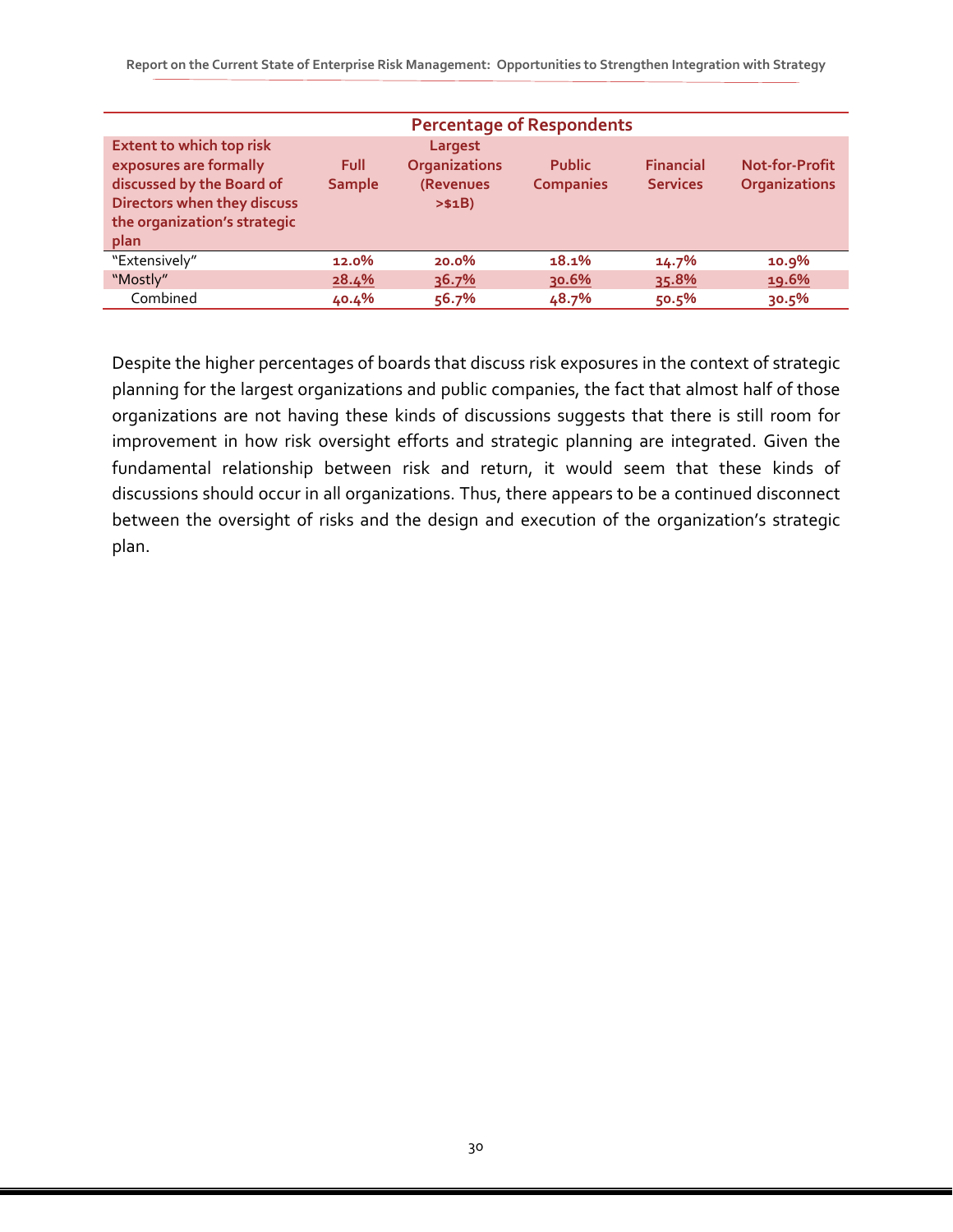# **Integration of Risk Oversight and Strategic Planning**

The increasingly competitive nature of many industries nowadays highlights the importance of more explicit focus on the interrelationship of risk taking and strategy execution. We asked several questions to obtain information about the intersection of risk management and strategy in the organizations we surveyed.

We found that 38.2% of organizations in our full sample currently do no formal assessments of emerging strategic, market, or industry risks. The lack of these emerging risk assessments is greatest for not-for-profit organizations where we found that 52.2% of those organizations have no formal assessments of those types of risks. The largest organizations, public companies, and financial services organizations are much more likely to consider emerging strategic, market, and industry risks, where only 16.4%, 19.2%, and 20.0% of those organizations, respectively, have no formal assessments of these kinds of emerging risks.

Of those in the full sample that do attempt to assess strategic risks, most do so in a predominantly qualitative (26.2%) manner or by using a blend of qualitative and quantitative

assessment tools (24.0%). This dominance of a qualitative approach holds true for the subgroups (largest organizations, public companies, and financial services entities) as well.

Similarly, 35.5% of those surveyed also fail to conduct any formal assessments of operational/supply chain related risks and 35.1% fail to formally assess reputational and political risks.

*Over one-third of organizations in our survey do no formal assessments of strategic, market, or industry risks.*

The risk areas with greater frequencies of formal assessment appear to be those related to financing/investing/financial reporting risks, information technology risks, and legal/regulatory risks. For financing/investing/financial reporting risks, 72.7% of respondents indicated that they do some form of assessment, with 42.6% indicating that their assessments of those risks are mostly quantitative. For the remaining categories, the percentages of respondents who formally assess information technology risks and legal/regulatory risks are a little higher than the percentage of respondents assessing strategic, operational/supply chain, and reputational/political risks. The assessments tend to be mostly qualitative assessments, not quantitative assessments. This is what we found in all of our previous reports as well.

Even though the majority of organizations appear to be fairly unstructured, casual, and somewhat *ad hoc* in how they identify, assess, and monitor key risk exposures, responses to several questions indicate a high level of confidence that risks are being strategically managed in an effective manner. We asked several questions to gain a sense for how risk exposures are integrated into an organization's strategy execution. Over half of our respondents believe that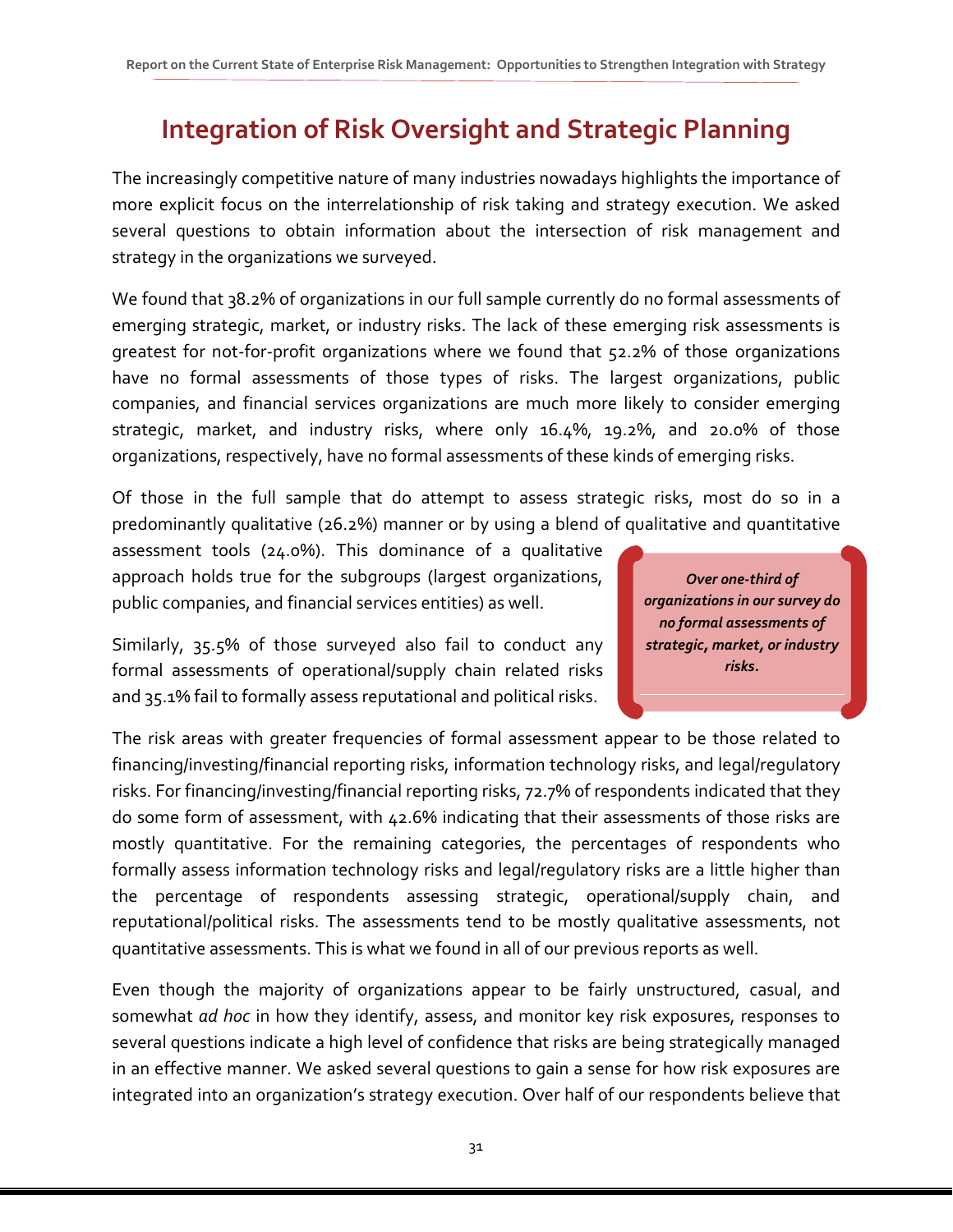existing risk exposures are considered "mostly" or "extensively" when evaluating possible new strategic initiatives and about one-third of the respondents believe that their organization has articulated its appetite for or tolerance of risks in the context of strategic planning "mostly" or "extensively." In addition, 36.0% of the respondents indicate that risk exposures are considered "mostly" or "extensively" when making capital allocations to functional units.

These results suggest that there is still opportunity for improvement in better integrating risk oversight with strategic planning. Given the importance of considering the relationship of risk and return, it would seem that all organizations should "extensively" consider existing risk exposures in the context of strategic planning. Similarly, more than two-thirds of organizations in our full sample have not articulated an appetite for risk-taking in the context of strategic planning. Without doing so, how do boards and senior executives know whether the extent of risk-taking in the pursuit of strategic objectives is within the bounds of acceptability for key stakeholders?

|                                                                                                             |          | Percentages   |                 |
|-------------------------------------------------------------------------------------------------------------|----------|---------------|-----------------|
| <b>Extent that</b>                                                                                          |          |               |                 |
|                                                                                                             | "Mostly" | "Extensively" | <b>Combined</b> |
| Existing risk exposures are considered when evaluating<br>possible new strategic initiatives                | 33.6%    | 16.8%         | 50.4%           |
| Organization has articulated its appetite for or<br>tolerance of risks in the context of strategic planning | 24.5%    | 7.2%          | 31.7%           |
| Risk exposures are considered when making capital<br>allocations to functional units                        | 24.7%    | 11.3%         | 36.0%           |

Responses to the question about the extent respondents believe the organization's risk management process is a proprietary strategic tool that provides unique competitive advantage provide insight about how risk management is viewed in those organizations. Almost two-thirds (65.1%) responded to that question by indicating "not at all" or "minimally." Interestingly, the assessment of the strategic value of the organization's risk management process was relatively low and not significantly different for the largest organizations, public companies, and financial services organizations. Thus, there may be a lack of understanding of how an effective ERM process can be informative to management as they execute their strategic plan, and/or the organization has not developed its process well enough to consider it a proprietary strategic tool.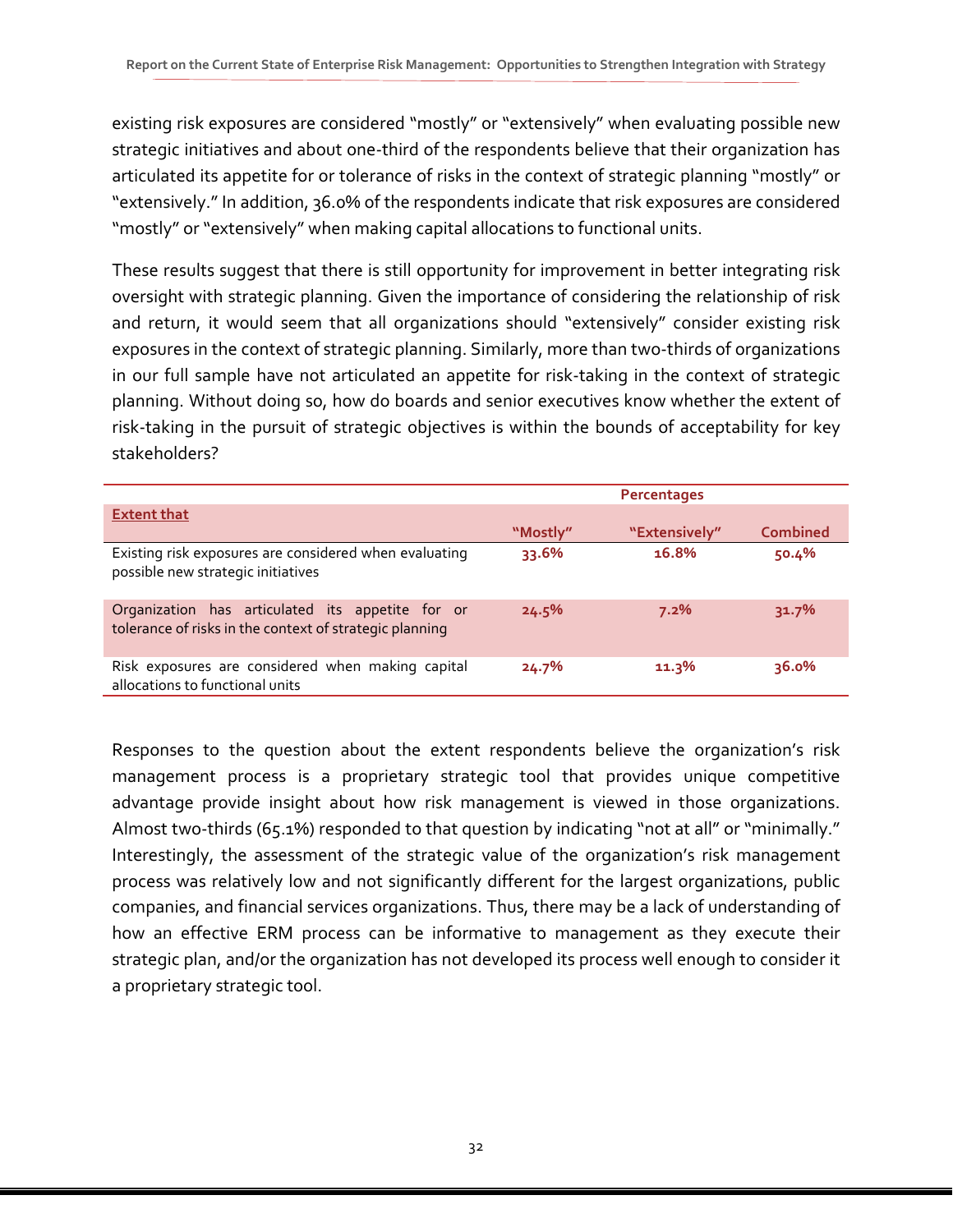|                                         | <b>Not at All</b> | <b>Minimally</b> | Somewhat | <b>Mostly</b> | <b>Extensively</b> |
|-----------------------------------------|-------------------|------------------|----------|---------------|--------------------|
| To what extent do you believe the       |                   |                  |          |               |                    |
| organization's risk management          | 35.5%             | 29.6%            | 20.2%    | $10.0\%$      | 4.7%               |
| process is a proprietary strategic tool |                   |                  |          |               |                    |
| that provides unique competitive        |                   |                  |          |               |                    |
| advantage?                              |                   |                  |          |               |                    |

### **Linkage of Risk Oversight and Compensation**

The linkage between executive compensation and risk oversight is also receiving more attention. In fact, the SEC's proxy disclosure rules require public companies to provide information about the relation between compensation policies and risk management and risktaking incentives that can affect the company's risks, if those compensation policies and practices create risks that are reasonably likely to have a material adverse effect on the company. Shareholder activism and negative media attention are also creating more pressure for boards of directors to consider how existing compensation arrangements might contribute to excessive risk-taking on the part of management.

Emerging best practices are identifying ways in which boards can more explicitly embed risk oversight into management compensation structures. Ultimately, the goal is to link risk management capabilities to individual performance assessments so that the relationship between risk and return is more explicit. For enterprise-wide risk oversight to be sustainable for the long term, members of the management team must be incented to embrace this holistic approach to risk oversight. These incentives should be designed to encourage proactive management of risks under their areas of responsibility as well as to enhance timely and transparent sharing of risk knowledge.

We asked respondents about the extent to which risk management activities are an explicit component of determining management performance compensation. We found that in 32.4% of the organizations surveyed, risk management is "not at all" a component of the performance compensation and for another 30.4% the component is only "minimally" considered. Thus, in almost two-thirds of the organizations surveyed, the extent that risk management activities are an explicit component in determining management compensation is non-existent or minimal. The outcomes shown in the table on the next page actually represent a noticeable increase in some of the organization categories compared to the results from the 2012 survey. Many organizations are now less likely to consider risk management activities as a determinant for performance compensation.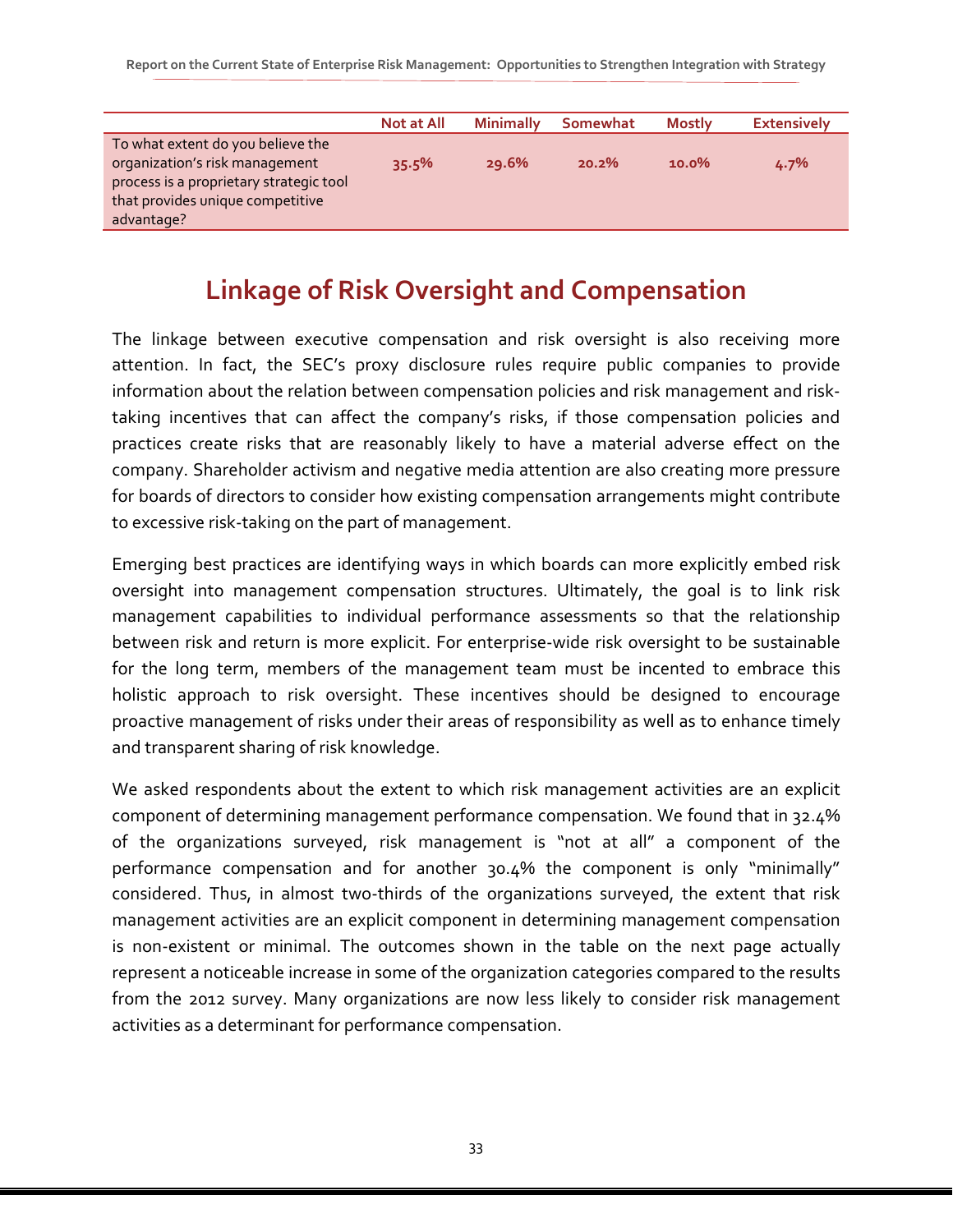| <b>Percentage of Respondents</b><br>Selecting "Not-at-All" or "Minimally"                                                              |                              |                                                     |                                   |                                     |                                        |  |  |  |
|----------------------------------------------------------------------------------------------------------------------------------------|------------------------------|-----------------------------------------------------|-----------------------------------|-------------------------------------|----------------------------------------|--|--|--|
| To what extent are risk<br>management activities an<br>explicit component in<br>determining management<br>performance<br>compensation? | <b>Full</b><br><b>Sample</b> | Largest<br><b>Organizations</b><br>(Revenues >\$1B) | <b>Public</b><br><b>Companies</b> | <b>Financial</b><br><b>Services</b> | Not-for-Profit<br><b>Organizations</b> |  |  |  |
| Not at All                                                                                                                             | 32.4%                        | 24.6%                                               | 26.0%                             | 23.2%                               | 45.7%                                  |  |  |  |
| Minimally                                                                                                                              | 30.4%                        | 31.1%                                               | 28.8%                             | 23.2%                               | 30.4%                                  |  |  |  |
| Combined                                                                                                                               | 62.8%                        | 55.7%                                               | 54.8%                             | 46.4%                               | 76.1%                                  |  |  |  |

While the largest organizations, public companies, and financial services entities are more likely to factor risk management activities into performance compensation, about half of those

subsets in our sample are "not at all" or only "minimally" doing so as illustrated by the table above. The increasing focus on compensation and risk-taking should lead more organizations over time to consider modifications to their compensation policies and procedures.

*Most organizations do not include risk management activities as an explicit component in determining management compensation.*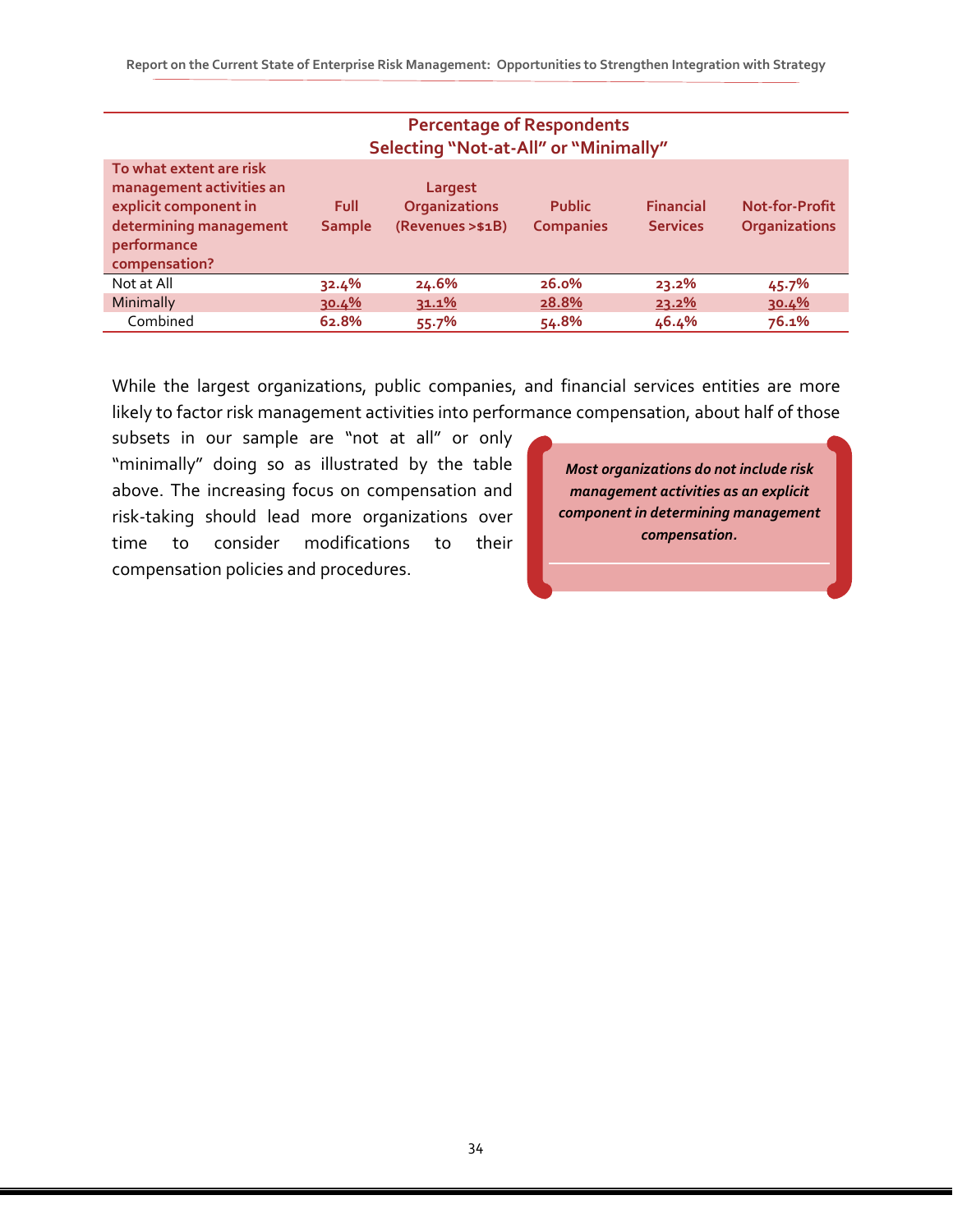# **Barriers to Progress**

While our analysis suggests that organizations have made advancements in how they identify, assess, and manage key risks, there is still plenty of room for improvement. In some ways it is encouraging to see the progress; however, given the significant global financial, economic, and political challenges that have been in play in recent years, it is discouraging not to see more organizations making progress in developing robust, systematic processes to oversee an entity's most significant risk exposures. There appear to be several perceived impediments that prevent management from taking the necessary actions to strengthen their approach to risk oversight.

We asked respondents whose organizations have not yet implemented an enterprise-wide risk management process to provide some perspective on that decision. While respondents could indicate more than one impediment, the most common response (in 51.8% of the cases) was that they believe "risks are monitored in other ways besides ERM." This strikes us as interesting and paradoxical, given the lack of risk oversight infrastructure highlighted by the data discussed in the prior pages of this report. It begs the question, *"so what processes are in place to help management and the board keep its eyes on emerging, strategic risks?"*

The next most common responses were "no requests to change our risk management approach" and "do not see benefits exceeding costs," noted by 37.6% and 28.4%, respectively, of respondents in the full sample. Twenty-seven percent of those same respondents also noted that there are "too many pressing needs" while 21.8% reported a belief that they had "no one to lead the effort."

These findings are similar to those reported in our earlier reports. So, there has been little change in the nature of barriers to embracing an ERM approach to risk oversight. Instead, there appears to be a strong confidence that existing risk management processes are adequate to address the risks that may arise, even though just under half of the full sample describe their risk oversight processes as very immature or minimally mature, and a large proportion of our respondents indicated an overall dissatisfaction with their current approach to the reporting of information to senior executives about top risk exposures.

Respondents provided more depth about some of the primary barriers. The table on the next page contains a summary of those that the respondents described as a "barrier" or "significant barrier." Competing priorities and a lack of sufficient resources appear to be the most common barriers to adopting an ERM approach to risk oversight. A lack of perceived value and a lack of visible ERM leadership among boards and senior executives also affect ERM implementation decisions. The ordering of these most common barriers is consistent with the ordering of results provided in our 2012, 2011, 2010, and 2009 reports. The results are also very similar for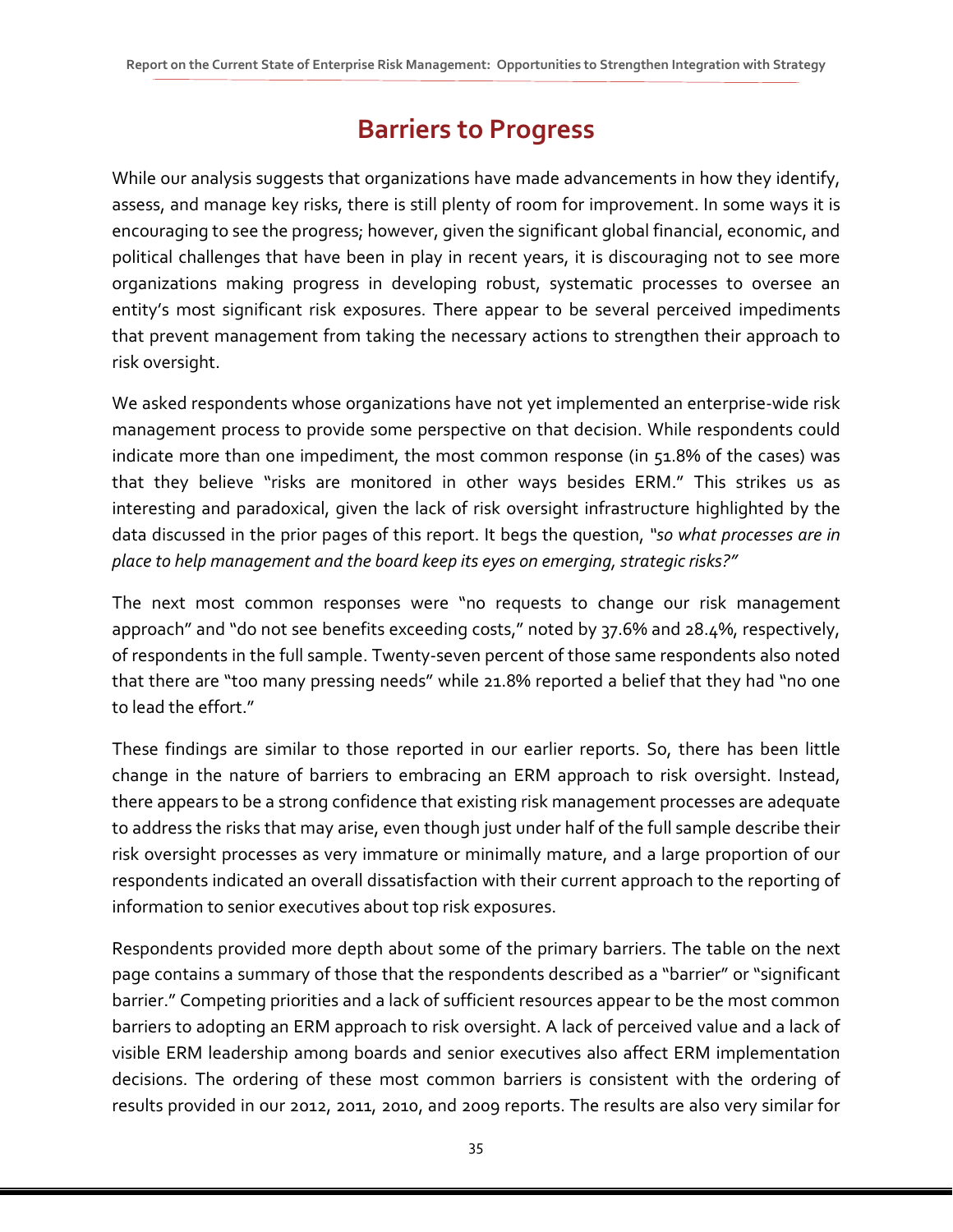each of the subsets we examined (largest organizations, public companies only, and financial services). A higher percentage of not-for-profits (65.2%) related to the full sample noted that competing priorities are the primary barrier to their embrace of ERM.

|                                                     |           | <b>Percentage Believing Barrier is</b> |            |
|-----------------------------------------------------|-----------|----------------------------------------|------------|
|                                                     |           | "Significant Barrier"                  | Combined   |
| <b>Description of Barrier</b>                       | "Barrier" |                                        | Percentage |
| Competing priorities                                | 29.5%     | 21.5%                                  | 51.0%      |
| Insufficient resources                              | 27.6%     | 15.4%                                  | 43.0%      |
| Lack of perceived value                             | 24.9%     | 16.0%                                  | 40.9%      |
| Perception ERM adds bureaucracy                     | 17.7%     | 14.8%                                  | 32.5%      |
| Lack of board or senior executive ERM<br>leadership | 16.2%     | 14.2%                                  | 30.4%      |
| Legal or regulatory barriers                        | 1.9%      | 1.3%                                   | 3.2%       |

Most organizations (66.4%) have not provided or only minimally provided training and guidance on risk management in the past two years for senior executives or key business unit leaders. This is similar for the largest organizations (54.1%), public companies (56.2%), and financial services (51.0%). Training is least likely to be provided in not-for-profit organizations (73.9% provided no or only minimal training and guidance). Thus, while improvements have been made in the manner in which organizations oversee their enterprise-wide risks, the lack of robustness in general may be due to a lack of understanding of the key components of an effective enterprise-wide approach to risk oversight that some basic training and education might provide.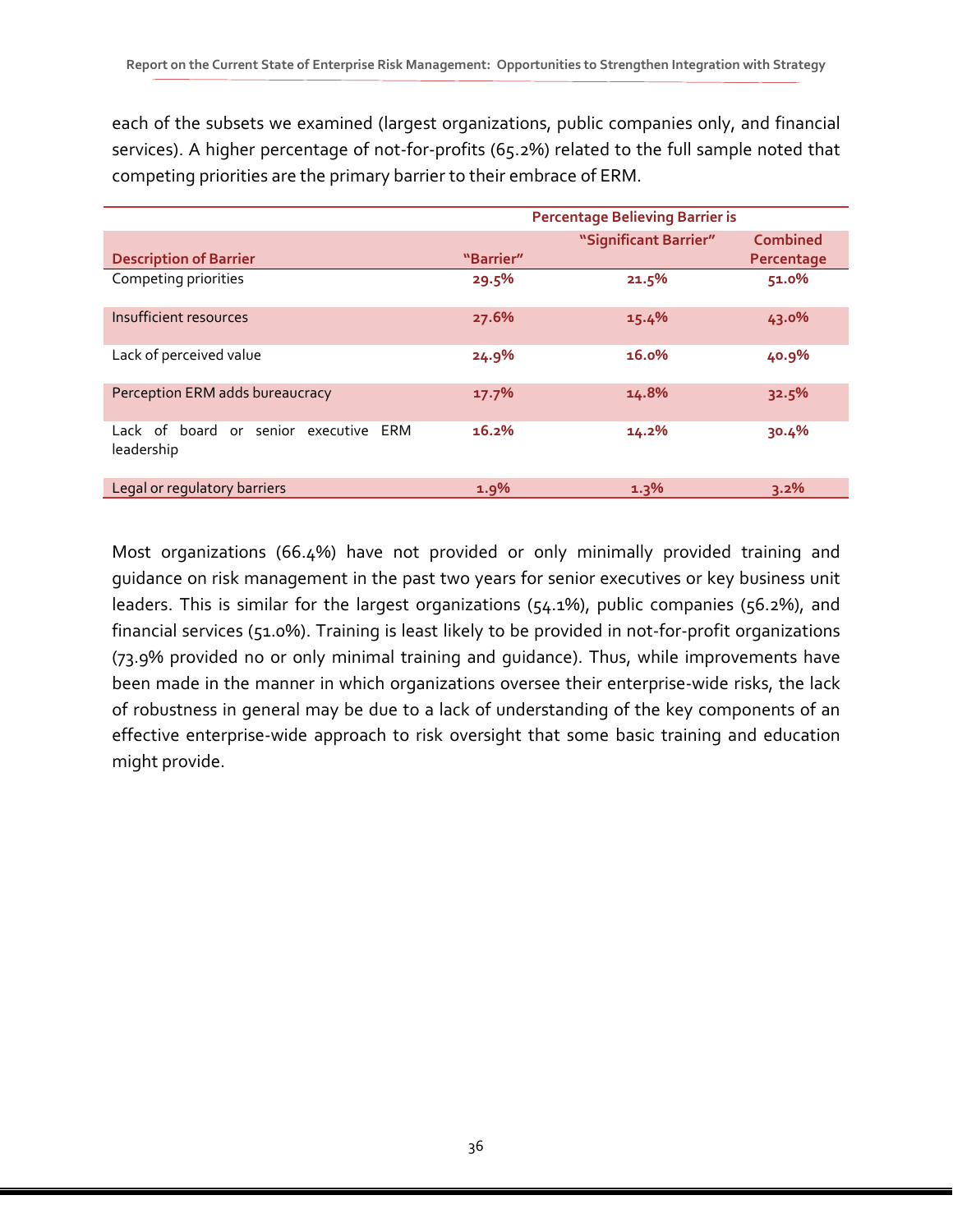# **Summary**

While we do notice a trend towards more advanced enterprise-wide risk oversight from 2009 through 2013, there continue to be opportunities for improvement in the robustness of those processes. Organizations agree that the volume and complexity of risks they face continue to increase over time and they often encounter significant operational surprises. What we do observe is that the largest organizations, public companies, and financial services entities are more advanced in their risk oversight processes than the full sample of organizations. Thus, enterprise-wide risk management maturity does vary across different sizes and types of firms.

Results from all five years of our surveys continue to find that the approach to risk oversight in many organizations continues to be *ad hoc* and informal, with little recognized need for strengthened approaches to tracking and monitoring key risk exposures, especially emerging risks related to strategy. Even the large organizations, public companies, and financial services organizations admit that their risk management oversights are less than mature. The results from the survey suggest there may be a need for some entities to evaluate existing risk management processes in light of perceived increases in the volume and complexity of risks and operational surprises being experienced by management.

There may be opportunities to better connect risk oversight and strategic planning efforts. Almost half admitted that they were "not at all" or "minimally" satisfied with the nature and extent of reporting of key risk indicators to senior executives regarding top risk exposures.

There are a number of resources available to executives and boards to help them understand their responsibilities for risk oversight and effective tools and techniques to help them in those activities (see for example, the ERM Initiative's Web site - http:/[/www.erm.ncsu.edu\)](http://www.erm.ncsu.edu/). As expectations for more effective enterprise-wide risk oversight continue to unfold, it will be interesting to continue to track changes in risk oversight procedures over time.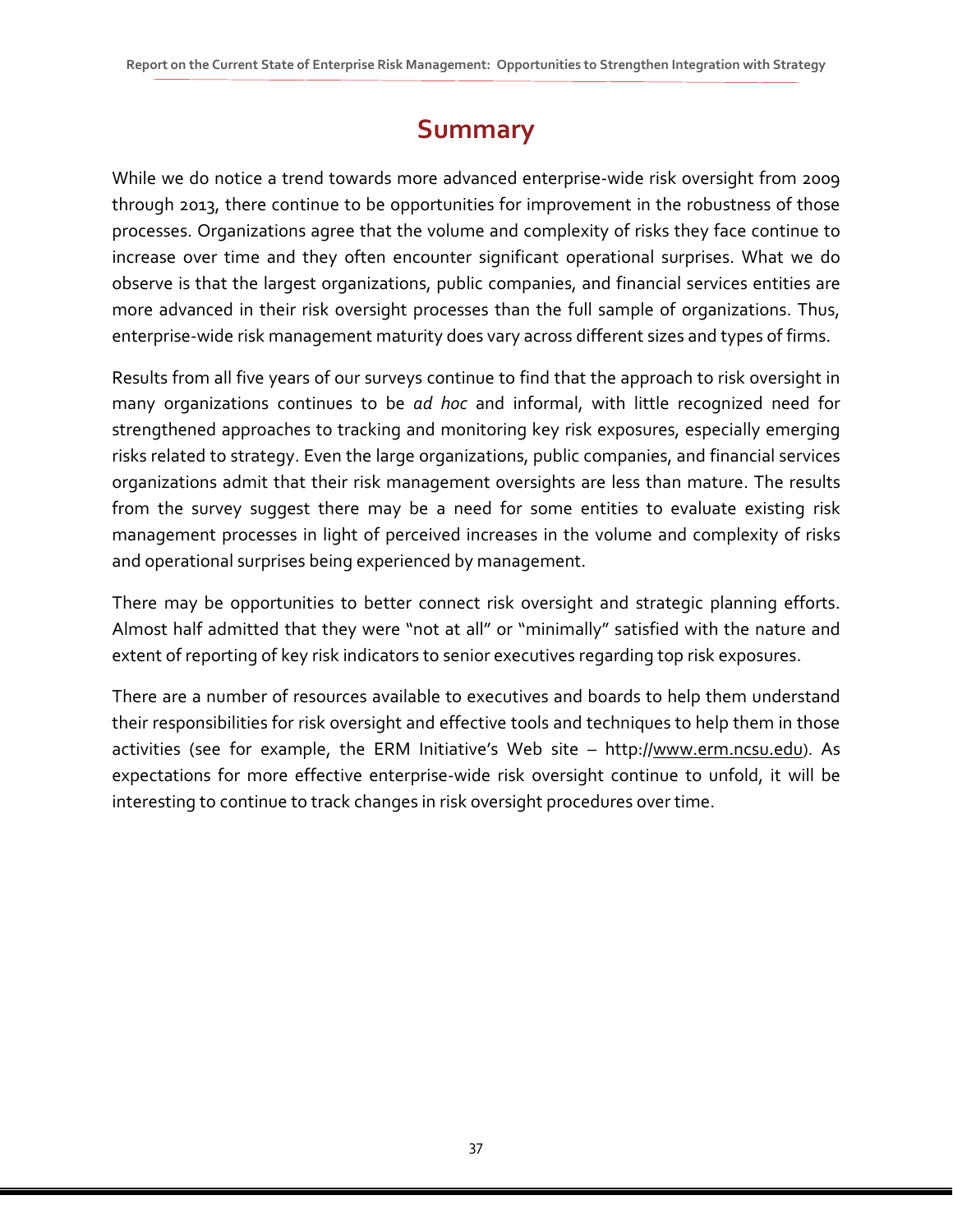# **Appendix A: Description of Enterprise Risk Management (ERM)**

An enterprise risk management (ERM) approach emphasizes a top-down view of the inventory of key risk exposures potentially affecting an enterprise's ability to achieve its objectives. Boards and senior executives seek to obtain knowledge of these risks with the goal of preserving and enhancing stakeholder value.

Committee of Sponsoring Organizations of the Treadway Commission's (COSO's) *Enterprise Risk Management – Integrated Framework* defines ERM as follows:

*"Enterprise risk management is a process, effected by an entity's board of directors, management and other personnel, applied in strategy setting and across the enterprise, designed to identify potential events that may affect the entity, and manage risks to be within its risk appetite, to provide reasonable assurance regarding the achievement of entity objectives."*

#### COSO's *Enterprise Risk Management – Integrated Framework* (2004)

ERM is a formal process that is enterprise-wide and addresses risks in a portfolio manner, where interactions among risks are considered.

Because the term "ERM" is used often, but not necessarily consistently understood, we provided respondents (as we did for the 2009, 2010, 2011 and 2012 reports) COSO's definition of enterprise risk management.